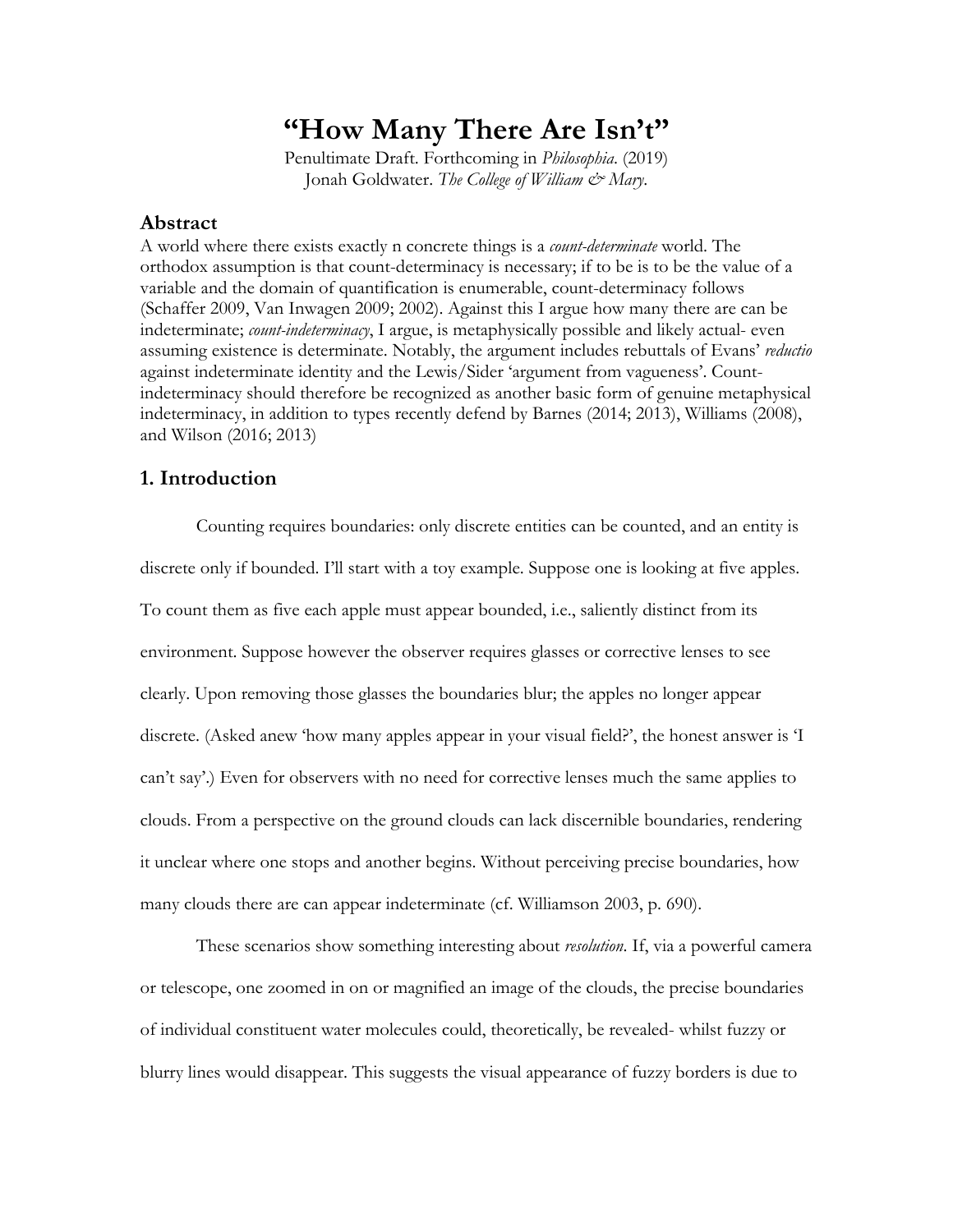the relatively low-resolution capacity of our visual apparatus; were our eyes able to resolve at a higher resolution—say, at the micro-scale—we would (theoretically) be able to perceive sharply delineated groupings of sharply delineated molecules (or even mereological simples).<sup>1</sup> So with higher-resolution eyes we would not be mislead into thinking the number of clouds was indeterminate in the first place- just as someone wearing glasses isn't misled into thinking there is an indeterminate number of apples.

So what appears vague or imprecise on the surface may really be a matter of poor or low resolution. Other familiar examples abound. A powerful telescope reveals a hitherto blurry galaxy as consisting of (relatively) well-delineated enumerable stars. A mass of organic tissue under a microscope reveals discrete cells with sharp boundaries indiscernible to the naked eye. High-definition (i.e. high-resolution) televisions reveal crisp and sharp borders that low-definition TVs do not. (Imagine trying to count spectators at a broadcasted sporting event. What appears as a background blur on a low-definition TV reappears as discrete—and so enumerable—spectators on a high-definition TV). Generally speaking, of course, the higher the resolution the greater the detail.

I will put this concept to work. Moving forward I will speak of *resolving* vague objects, such as clouds, into precise ones, such as water molecules, and of some objects being (relatively) *low-resolution*, such as clouds, and others being (relatively) high-resolution, such as molecules. I will also speak of resolving *count-indeterminacy*—how many there are being indeterminate—by shifting from low-resolution to high-resolution objects or scenarios.

From here the interesting question is whether one can always or necessarily resolve (away) count-indeterminacy. I say no. As anyone familiar with watching a low-resolution YouTube video on a high-definition big screen TV can attest, enlarging or magnifying a low-

<sup>1</sup> Granted, whether a molecule on or near a boundary is part of a given cloud might still be left open. But this is a conceptual problem, not a visual one. I'll discuss this in more detail shortly.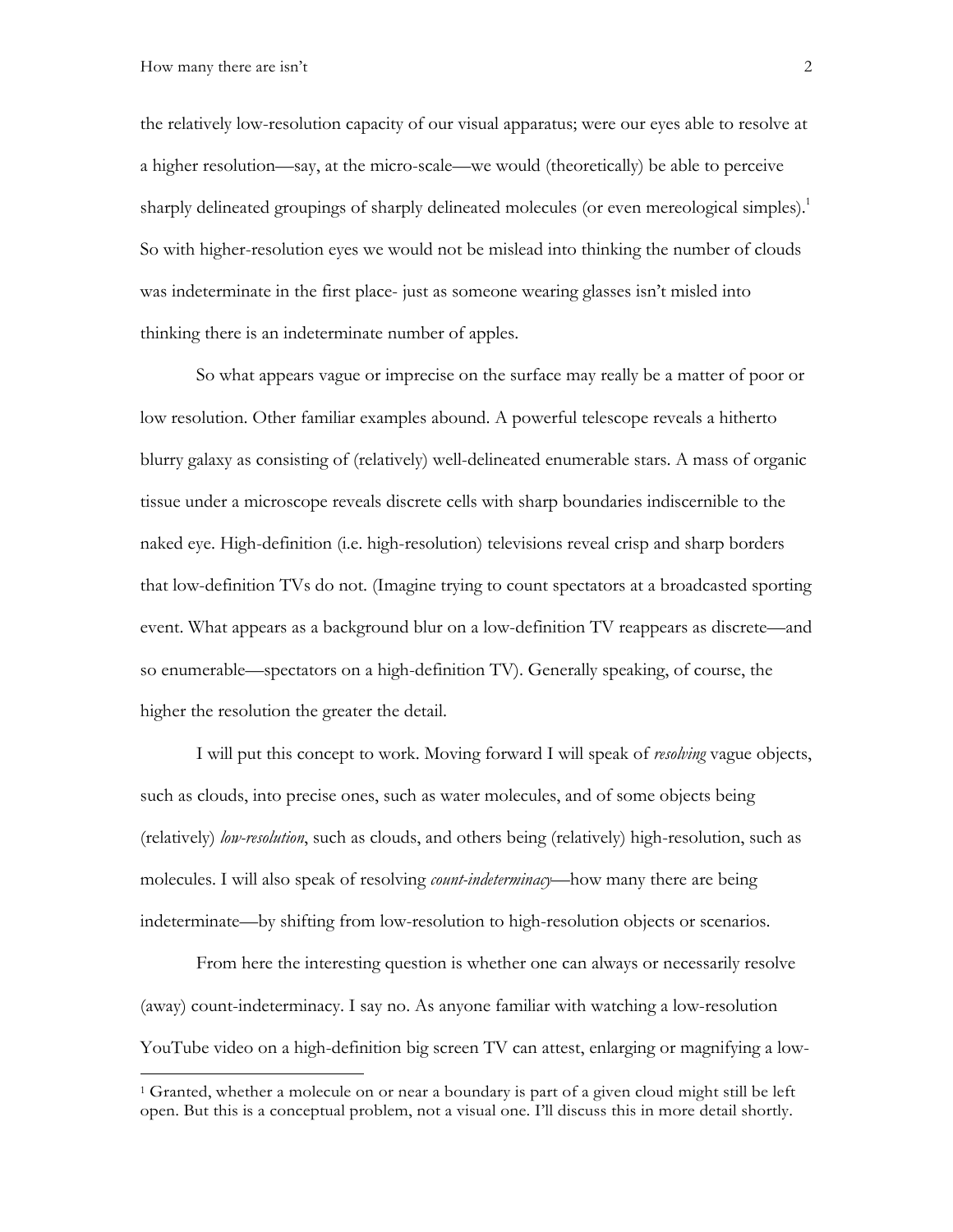resolution image or video does not make the picture better. In fact, it makes it worse. Without an underlying high resolution base, such as a large uncompressed file or stream, a fuzzy image will remain fuzzy even upon zooming in or enlarging. So here's the crucial claim. If a superficially count-indeterminate scenario were *low resolution all the way down*, the count-indeterminacy would be irresolvable. After all, zooming in or magnifying resolves only if there is detail that is initially missed- as when not wearing glasses, or when looking at a galaxy with the naked eye. One cannot create precision where there is none, however; looking at a blurry photograph through a microscope does not make the image more precise.

It must be emphasized that this is a phenomenon distinct from linguistic vagueness.

#### Famously, Lewis claims

The reason it's vague where the outback begins is not that there's this thing, the outback, with imprecise borders; rather there are many things, with different borders, and nobody has been fool enough to try to enforce a choice of one of them as the official referent of the word 'outback' (1986, p. 212).

The outback, for Lewis, is *resolvable*. Its apparently imprecise or indeterminate borders are a matter of "semantic indecision". For there are many different precisely delineated classes of objects, each of which is a candidate referent for the apparently singular term 'the outback'. Each candidate is therefore a possible precisification; speakers have yet to decide (and may not ever bother to decide) which precisely delineated class is picked out by the term. This now-standard account of vagueness (as semantic indecision) is the natural analog of the visual process of resolving just described; if we "zoom in" on a scenario and precisify our terms accordingly, any appearance of indeterminate or fuzzy borders disappears, and countdeterminacy is restored. Crucially, though, Lewis presupposes the existence of mereological simples, which are themselves discrete and precisely bounded, and that simples are the elements of the sharply delineated candidate classes. One result: on Lewis' mereological universalism there is a determinate number of composite objects for n simples (that number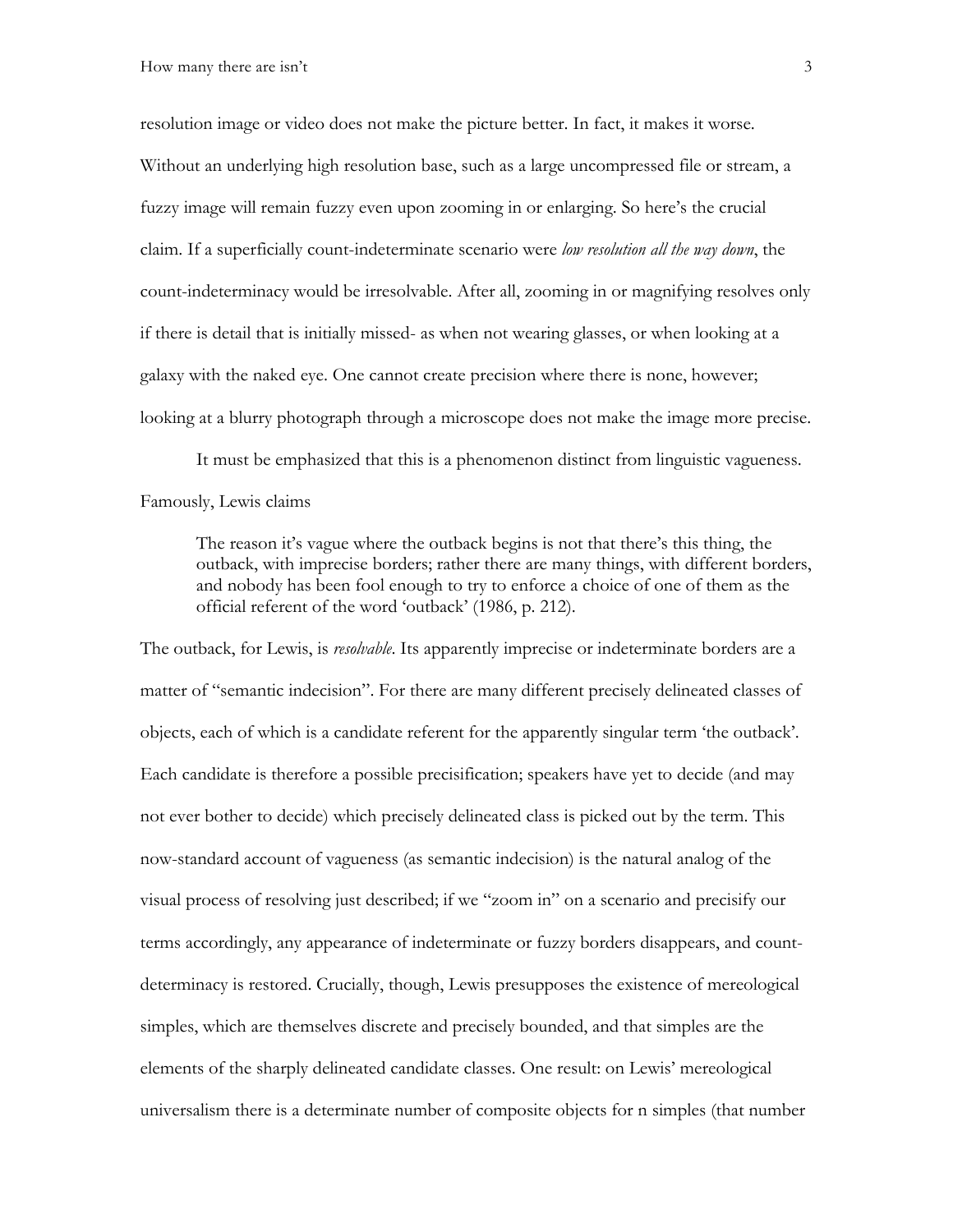being 2<sup>n</sup>-1), many of which are referent-candidates for 'the outback'. But is it necessarily the case that the universe ultimately consists of precisely delineated simples? If not, and if instead it were low-resolution all the way down—a scenario I will later explain is importantly different than a so-called 'gunky' scenario—genuinely imprecise or blurry borders might well exist. In which case how many there are could be indeterminate.

So the crucial question is whether such a low-resolution scenario is possible (if not actual), such that count-indeterminacy is possible (if not actual). On the orthodox view it is not: on this view all indeterminacy is ultimately due to epistemic or semantic factors such as finite faculties, imprecise predicates, or to-be-determined conventions. Lewis is one such defender of the orthodoxy: part of his discussion of the outback case includes the claim that "the only intelligible account of vagueness locates it in our thought and language", rather than in the world (ibid.). Similarly, Russell (1923, p. 85), Dummett (1975, p. 111), and Sider (2001, p. 127), among others, claim worldly indeterminacy is unintelligible (cf. Rosen and Smith 2004 and Keil 2013). So not only is the traditional assumption that there is no metaphysical indeterminacy, the assumption is this is necessarily so.

Though some have recently defended genuine metaphysical indeterminacy against this tradition, these arguments have favored indeterminate *existence* or *states of affairs*. <sup>2</sup> In this paper I argue for something different: not only is there genuine metaphysical indeterminacy regarding how many there are, but I also argue this is compatible with *determinate* existence; even if *what* exists exists determinately, I will argue, *how many* exist may not. Countindeterminacy may therefore be a basic feature of how things *are*, independent of other (putative) forms of indeterminacy.

<sup>2</sup> In particular see Barnes (2014; 2013; 2010a; 2010b), Barnes and Williams (2011), Williams (2008), and Wilson (2016, 2013). See also Eklund (2013; 2011) for commentary and criticism.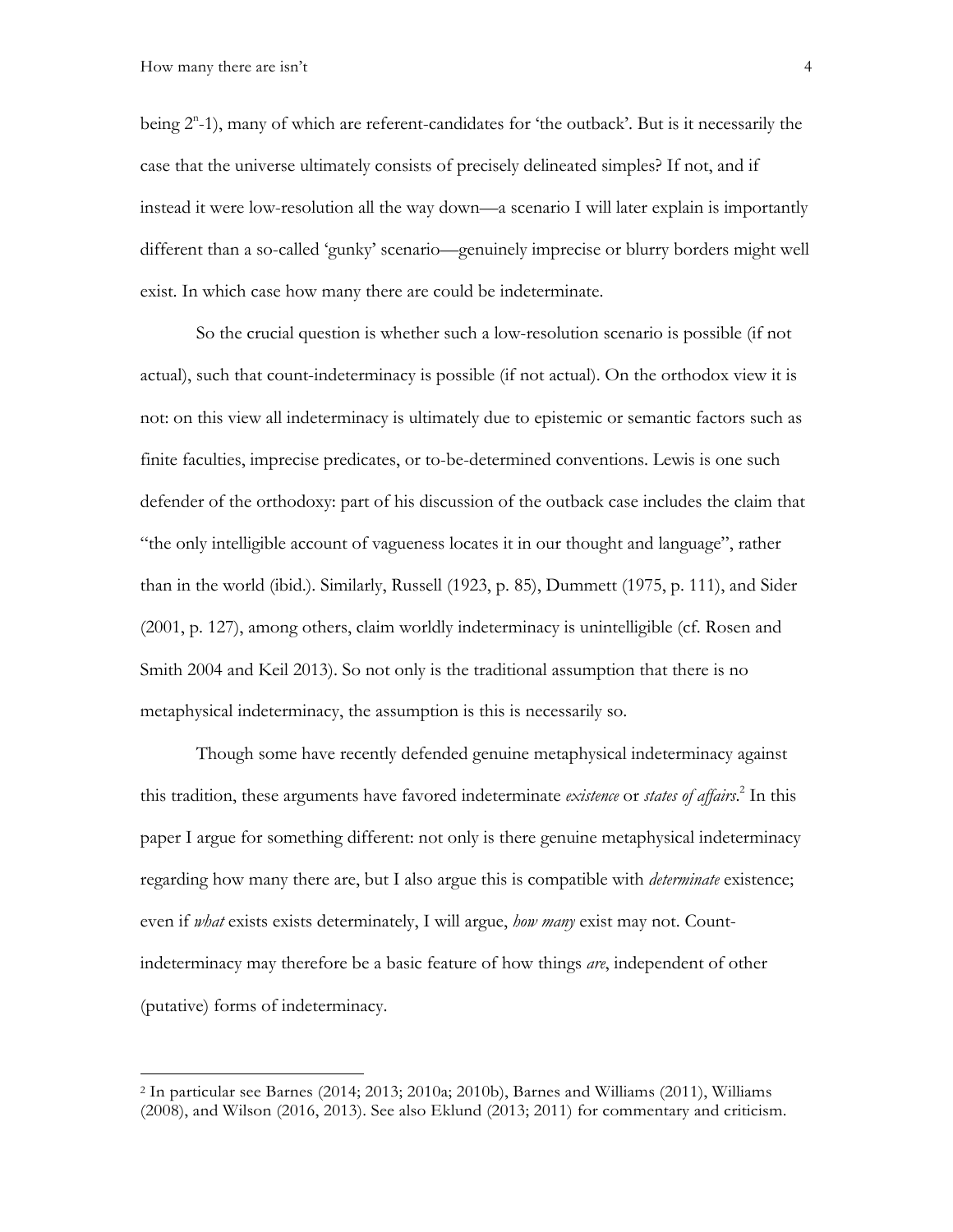Though I will focus on the phenomenon itself, two likely implications are worth mentioning at the outset. One concerns the still-orthodox Fregean understanding of existential quantification in terms of number: on this view for *something* to exist is for *one*  thing to exist (Olson 2011, p. 67; Van Inwagen 2009, p. 483).<sup>3</sup> If indeed what exists can be count-indeterminate, however, existence and number can and should be decoupled (see also Goldwater 2017). A second implication concerns the familiar meta-ontological view that ontology aims to produce a list or inventory of what exists, a natural concomitant of which is the list having determinate cardinality (Schaffer 2009, p. 349–50 n2; Van Inwagen 2009; 2002). If what exists may be count-indeterminate, however, there may be no (determinately) numbered list of what there is. So count-indeterminacy may well have revisionary implications for issues of fundamental importance in metaphysics: the nature of existential quantification and the goal of ontology itself.

# **2. Three kinds of count-indeterminate entities**

Before arguing for count-indeterminacy two clarifications are necessary. The first is that in this paper count-(in)determinacy is restricted to concrete entities. One reason is to head off a certain line of argument: that an infinite number of numbers entails an indeterminate number of numbers. I'll say more about the distinction between 'infinite' and 'indeterminate' later, but for now note that even if an infinite number of numbers entails an indeterminate number of numbers, because numbers are abstract this is irrelevant to countindeterminacy as understood here.

<sup>&</sup>lt;sup>3</sup> According to Frege "existence is analogous to number", such that "affirmation of existence is in fact nothing but denial of the number ought" (1884/1960, p. 65). After endorsing the claim van Inwagen calls it a central plank of the now-orthodox "neo-Quinean meta-ontology" (2009, p. 483).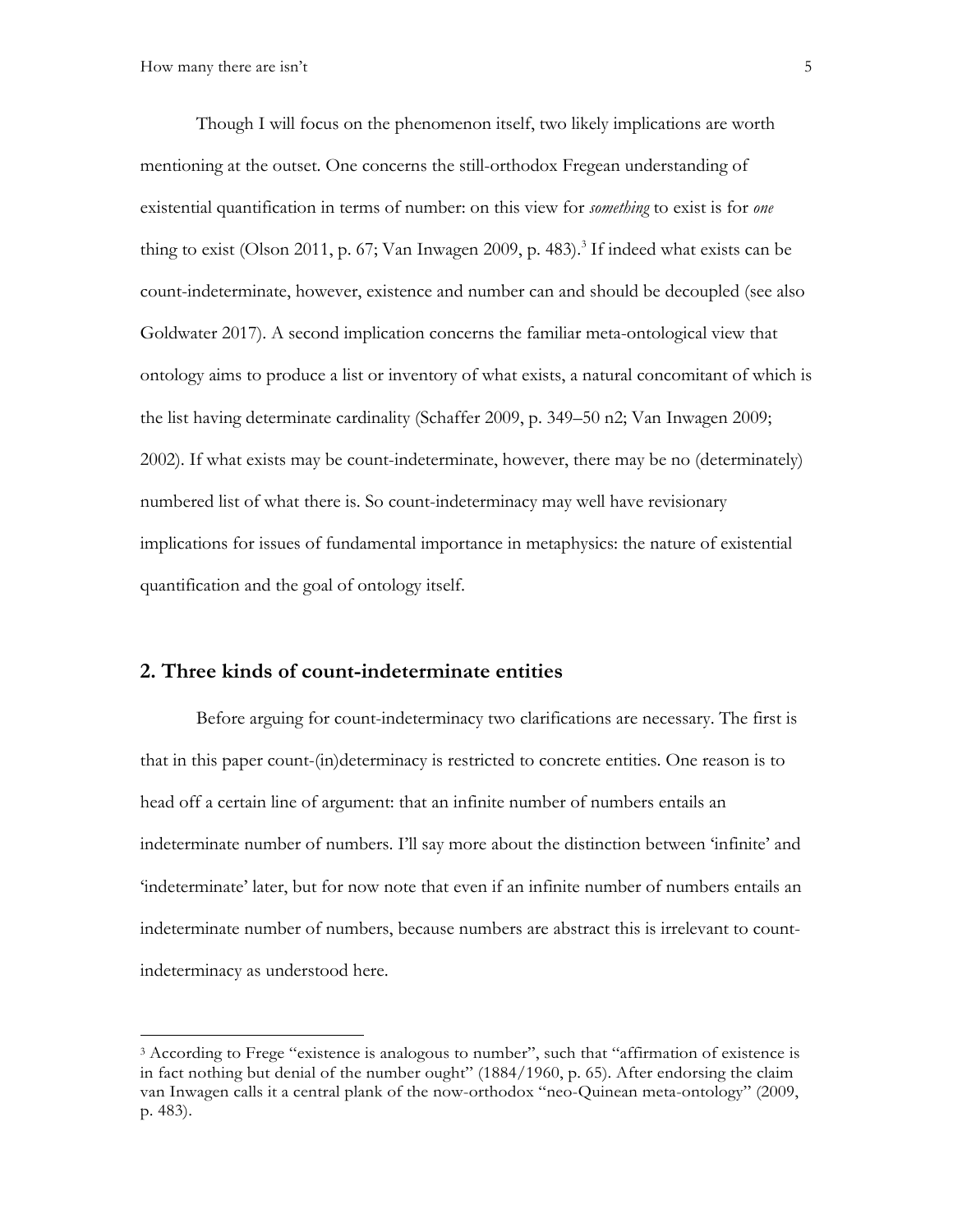The second clarification concerns dialectical neutrality. On the canonical understanding of existential quantification, '∃xFx' not only means that something is F but that at least *one* thing is F; as mentioned the standard (Fregean) view is to understand existence in terms of number (Olson 2011, p. 67; Van Inwagen 2009, p. 483). It is also standard to think of ∃' as ranging over a domain of objects, where a domain is understood as a set-theoretical entity whose elements have determinate cardinality. So understood, however, count-determinacy is effectively a definitional or analytic truth. After all, if '∃xFx' *means* 'one thing is F (at least)', then to say 'something is F but no one thing is F' is analytically false or incoherent. And if a domain of quantification by definition is or includes a determinate number of elements, then to say 'some things exists but no determinate number of things exist' is also analytically false or incoherent. Yet few metaphysicians believe the truth of substantive metaphysical theses should be determined on definitional or analytic grounds. So reading count-determinacy into the very meaning of existential quantification should be rejected, or at the very least, temporarily suspended for dialectical neutrality.<sup>4</sup>

With that said, for the remainder of the paper I will argue that three kinds of entities (may) exhibit count-indeterminacy, the result of which is that any world containing such an entity is a count-indeterminate world. The first category is homogenous stuff. The second is what I'll call 'arbitrarily divisible' entities, a category which includes regions of space and time, some tropes or particularized properties, and complex entities built up from these, such as events, facts, and states of affairs. Also included in this category are physical forces and fields. The third category includes what I'll call 'agent-domain' entities, such as beliefs, actions, and intentions. Naturally each counterexample to count-determinacy would be

<sup>4</sup> Cf. Lowe (2003: 328): "While 'everything is something' is apparently a trivial truth of logic, 'everything is some [one] *thing*' looks more like a substantive metaphysical claim" (original emphasis).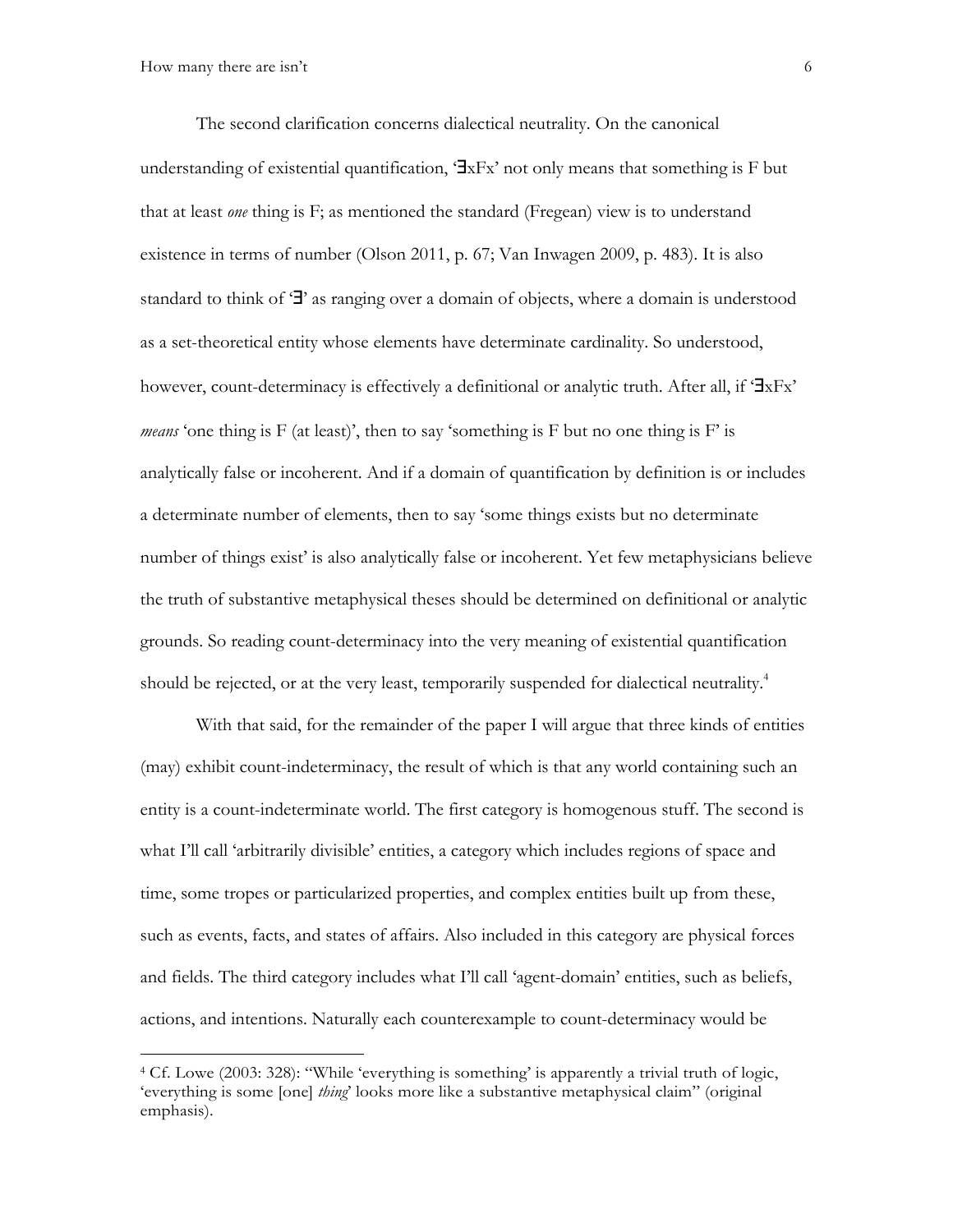individually sufficient. But redundancy is always a failsafe, and some may find one counterexample more convincing than another. Moreover, that the counterexamples are prevalent and drawn from broad classes should make the case more convincingly were I proposing only a single isolated or recondite counterexample.

## **3. Homogenous stuff**

 $\overline{a}$ 

The first argument proceeds via English grammar, which provides a distinction between count nouns and mass nouns (or, more precisely, count and mass senses of nouns). As the name implies, count nouns take numerical prefixes but mass nouns do not. Thus 'water' is used as a mass noun just in case 'there is some water over there' is well-formed but 'there are four water(s) over there' is not. Other common mass nouns include 'gold', 'mud', and 'matter'. Hence 'some matter is liquid' is well-formed but '5 matter(s) is/are liquid' is not. Similarly, 'there is some matter' and 'some matter exists' are well-formed whereas 'there is/are three matters' and 'three matters exist' are ill-formed.<sup>5</sup>

This linguistic fact is the basis of an argument for count-indeterminacy. Presumably 'there is some matter' and 'some matter exists' are not only well-formed but true. Because 'there is/are n matter(s)' and 'n matters exist' are ill-formed for any number n, however, they are of course not true. Assuming that true sentences have corresponding states of affairs that make or ground their truth, it is plausible that 'there is some matter' and 'some matter exists' are made true by there being some matter, or some matter existing. Assuming that illformed sentences lack corresponding states of affairs, however, suggests there is no state of affairs of there being n matters, and no state of affairs of n matters existing. It is therefore

<sup>5</sup> Why the difference? One reason concerns boundaries: stuffs such as water or mud do not appear as discrete solids, but rather as liquids or viscous solids. Hence the use of mass terms. By contrast, one uses count nouns when discrete objects are (perceptually) countable.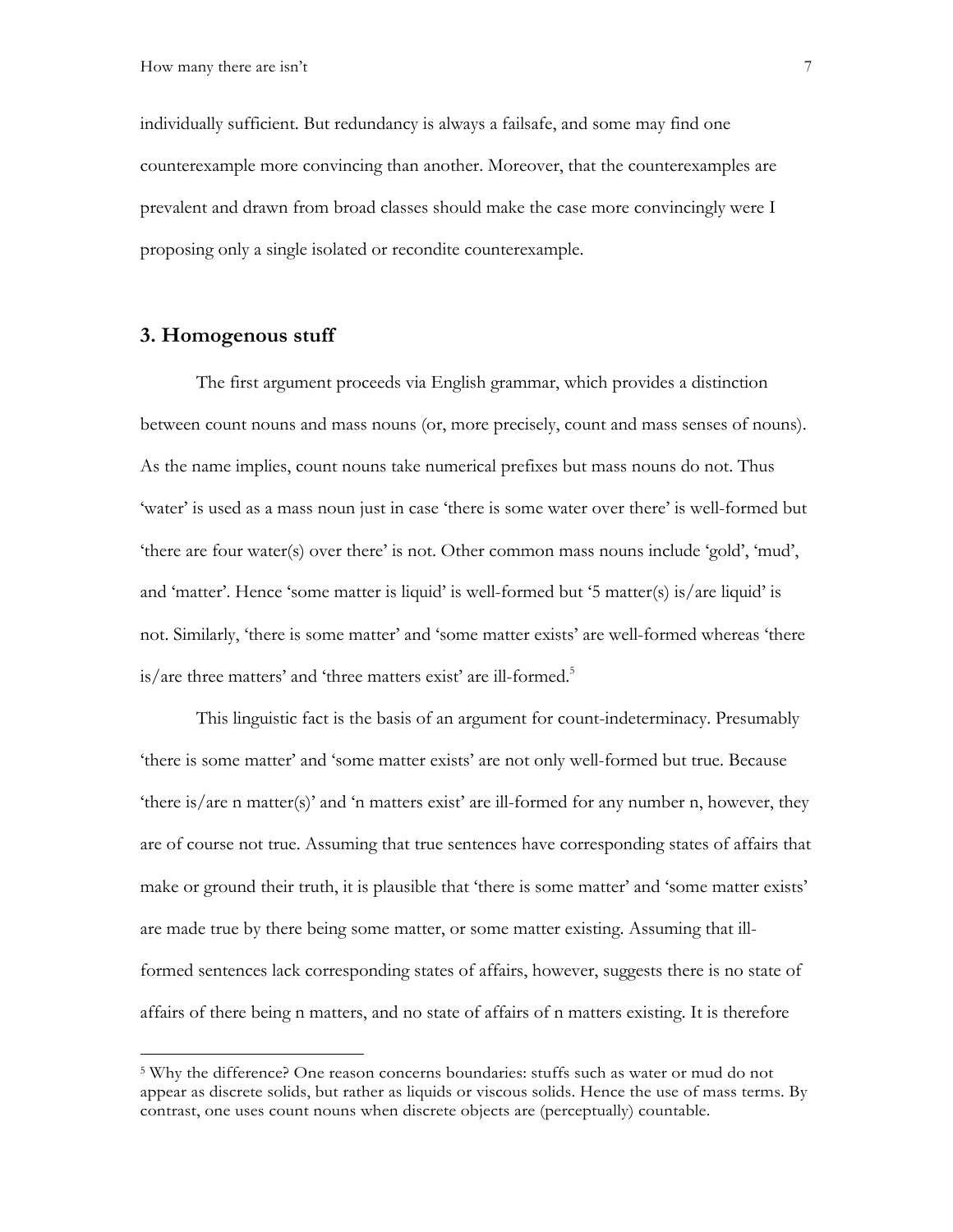plausible that <some matter exists> is a state of affairs whereas <some number of matters exist> is not. But this is just to say that *some* matter can exist without there being *some number of* matter(s) that exist. And if so, there can be *some* matter without there being *some determinate number of matter(s), in which case matter's existence is compatible with matter's count*indeterminacy. Moreover, note that it is the *determinate* existence of matter that is compatible with its count-indeterminacy. Naturally the same goes for stuff more generally: the determinate existence of stuff is compatible with the count-indeterminacy of stuff.

Now, there is an obvious objection here: because matter consists of discrete and so countable material particles, matter (the stuff) is resolvable. Put another way, perhaps what makes 'some matter exists' true is the existence of discrete material particles rather than count-indeterminate stuff. But modal strength matters here. Even if in the actual world matter or stuff consists of discrete particles, it is implausible to hold this is necessarily the case; it does not seem like a necessary truth, or a truth in every metaphysically possible world, that matter consists of discrete material particles. Certainly it is conceivable there is a world in which it's 'stuff-all-the-way down', i.e., a world in which there are no discrete material particles at all, but only more matter or stuff. Aristotle seems to have thought of the material world this way, for example: on his view the four Empedoclean elements are homogenous all the way down- e.g. every division of water yields more water but not water molecules or atoms. If the world Aristotle conceived is a possible world then there is a possible world in which it's water (the stuff) all the way down.

The point does not rely on the particulars of an ancient ontology, however. For the same goes for energy of the sort that in the actual world is convertible into matter. Energy is not *necessarily* quantized or relegated to discrete packets. Thus an energy-all-the-way-down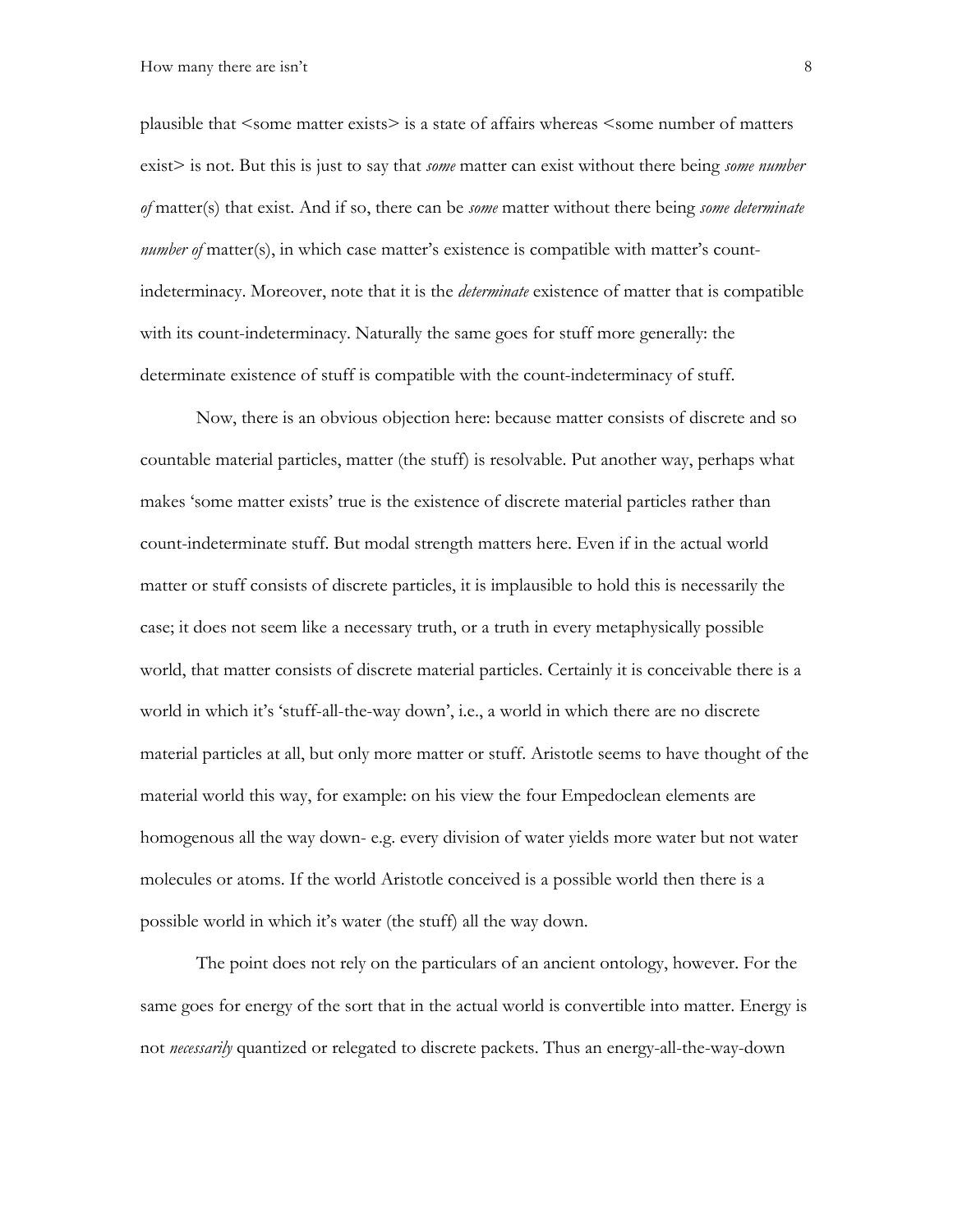world is conceivable. Such a world being possible renders count-determinacy not metaphysically necessary, for just-given reasons, contra the orthodox view.

Of course, some will deny the conceivability of a world consisting of stuff or energy all-the-way-down makes it metaphysically possible. Still others might deny such worlds are genuinely conceivable. Disputing this would require a far more general discussion of conceivability and its relation to logical and metaphysical possibility. I will not attempt this here. Instead I'll simply engage in a little burden-tennis: surely the default position is that matter being ultimately particulate is contingent, such that the onus is on she who would claim a stuff-all-the-way-down world is impossible.<sup>6</sup> Absent such a demonstration I assume a stuff-all-the-way-down world is metaphysically possible- from which it follows that a countindeterminate world is metaphysically possible.

Still, perhaps one might try to save count-determinacy here by arguing the apparent indeterminacy is merely epistemic or semantic, as Lewis does regarding the outback. In particular one might think the appearance of stuff's count-indeterminacy is due merely to the vagueness of terms such as 'stuff' or 'matter', where if such terms were made more precise the appearance of count-indeterminacy would disappear.

But this move fails. As indicated, on the standard (Lewisian) view of vagueness a term is vague only if it has multiple admissible precisifications, i.e., more precise candidate meanings between which speakers have not decided. Yet Lewis also argues not all terms are vague, the grounds being that some terms do not have admissible precisifications. For example, Lewis asks rhetorically what the candidates for 'and' between which we haven't

<sup>6</sup> One must be careful to distinguish a stuff all-the-way-down world from a "gunk" world, i.e., a world in which there are no atoms because every object is further divisible. For in a gunk world objects are still discrete, not a mass or stuff. I further discuss this distinction's importance in the next section. So it should be kept in mind that arguments against the possibility of gunk may not pertain to the possibility of stuff. For an independent defense of stuff, see Markosian (2015).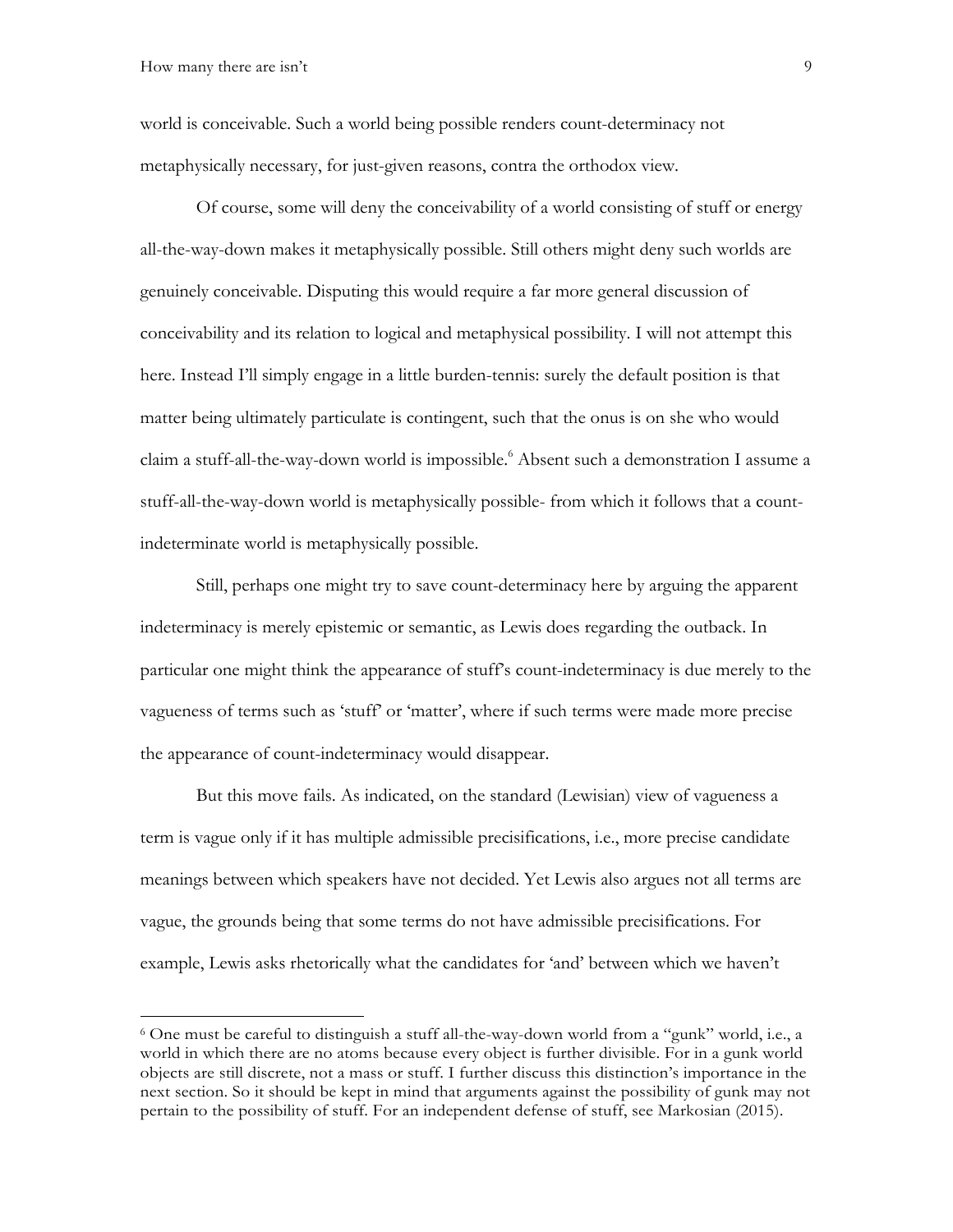chosen would be (1986, p. 212). Absent anything more precise that one might mean by 'and', Lewis concludes 'and' isn't vague. The same goes for logical terms more generally. But by this same standard "stuff terms" will not count as vague in a stuff-all-the-way-down world. In fact one can just mirror Lewis here: in a world where it's matter-all-the-way-down (without particles), what would be the candidates for 'matter' between which we haven't chosen? There is nothing more precise one could mean by 'matter' in such a world; there's only more matter. So 'matter' wouldn't be vague. The same applies to superficially singular referring phrases such as 'that (bit of) matter'. For no putative candidate for what is picked out by such a phrase need be more precise than any other. Lacking precisifications such terms are not vague. So count-indeterminacy in a stuff-all-the-way-down world would not be due to linguistic vagueness. It would simply be the way the world really is.

#### **4. Arbitrary divisibility**

I have argued homogeneous stuffs are count-indeterminate. Lowe (1998) agrees, though via a different line of argument. He writes

parts [divisions] of stuff are not determinately countable, because every such part is infinitely divisible into smaller parts of the same kind of stuff. Thus, if a room contained some gold, the question 'How many parts of gold does this room contain?' could not be answered (p. 74).

By tying count-indeterminacy to infinite divisibility, Lowe suggests it is the endlessness of division that precludes count-determinacy. But this isn't quite right. For it is not (merely) the *endlessness* of division but the *arbitrariness* of each division along the way that is crucial.

Removing single particles one at a time from a composite object seems a nonarbitrary process; each division carves at a joint insofar as each division is made at an antecedently existing boundary (between the particle and its environment). So no one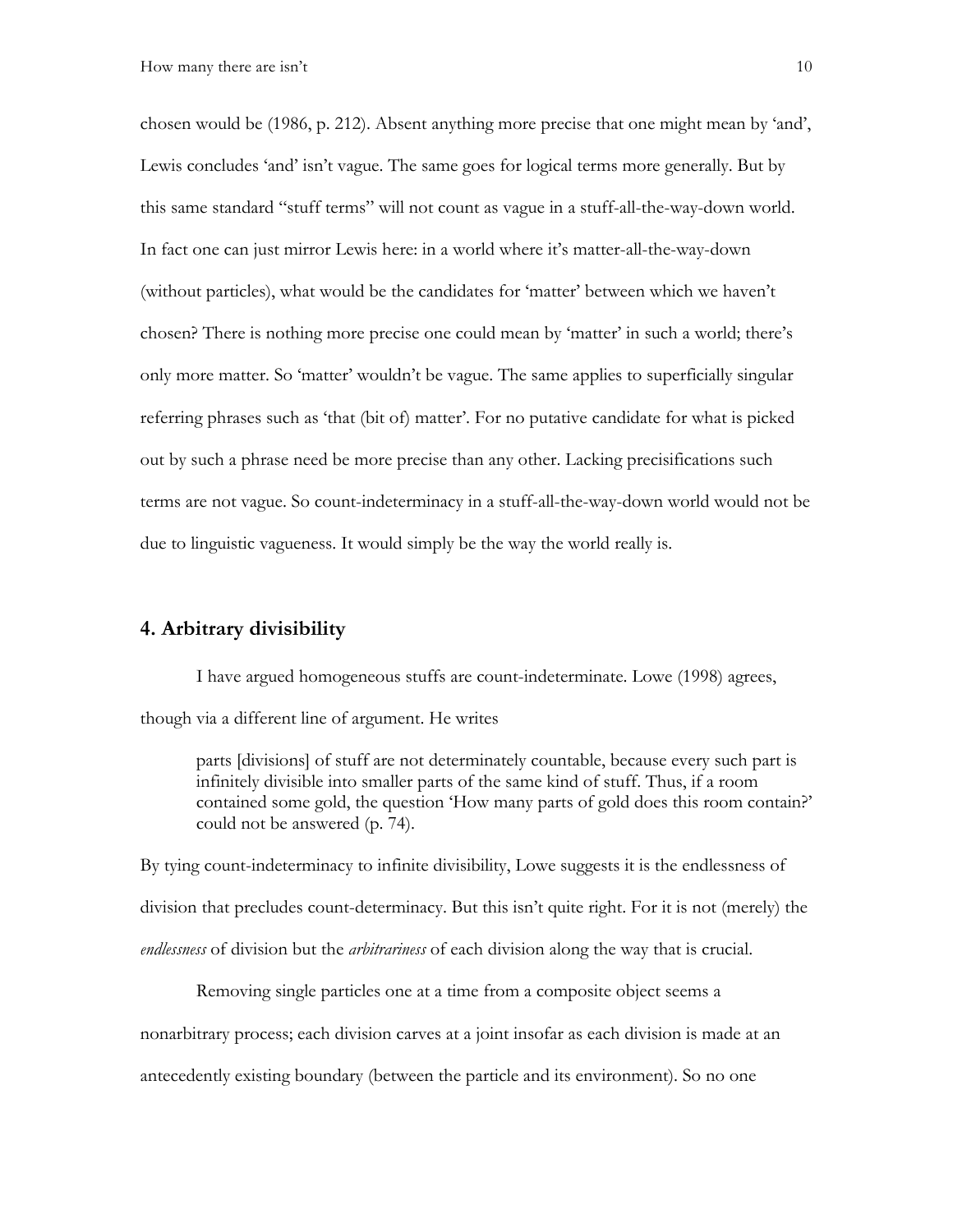division is arbitrary. Extending this process *ad infinitum*—via the posit of "gunk" rather than mereological atoms—does not render the divisions arbitrary either. Each division would be made at a boundary; each division would carve at a joint. The process would simply never end. So an infinite (unending) series of divisions need not be an arbitrary series of divisions.

The complement of joint-carving divisions are those that miss the joints. Thus one can think of joints as (antecedently established) natural boundaries relative to which any carving either hits or misses. So missing the joints yields a non-natural division, i.e., one that is arbitrary by the joint-carving standard- just as *grue* is an arbitrary classification by the same standard. Call such a joint-missing carving *weakly arbitrary*. Yet one can also imagine the absence of joints entirely: suppose that in a given domain there are no joints to hit or miss.<sup>7</sup> Call divisions here *strongly arbitrary*. Note that a sequence of strongly arbitrary divisions would have to be endless, for any terminus, if reached, would constitute a joint- i.e., a nonarbitrary and antecedently existing stopping point. So although a series of arbitrary divisions would be endless (infinite), not every endless (infinite) series of divisions is arbitrary. And it is arbitrary divisibility, not infinite divisibility, that yields count-indeterminacy: because there is no right or wrong way to carve up homogenous stuff, for example, no division yields any *one*  bounded or demarcated—and so enumerable—entity. Or, as Lowe puts it, because homogenous stuff lacks nonarbitrary boundaries and is everywhere the same, homogenous stuff lacks a principle of individuation that would yield countably distinct constituents; though divisible, no division of homogenous stuff has *unity*, according to Lowe, and so fails to count as a *unit*- as one single thing (Lowe 2009, p. 49–50; 2003, p. 328–9, 336; 1998, p.

<sup>&</sup>lt;sup>7</sup> A metaphor might help: imagine carving Jell-O rather than a turkey; in the latter there are joints one might hit or miss, whereas in the former there are no joints to hit or miss (cf. Horgan and Potrc 2000). Note that Jell-O has complex physical and chemical structure even without joints; so too might e.g. spacetime regions have complex topological or geometrical structure without having joints or boundaries (on this point see the ensuing discussion below).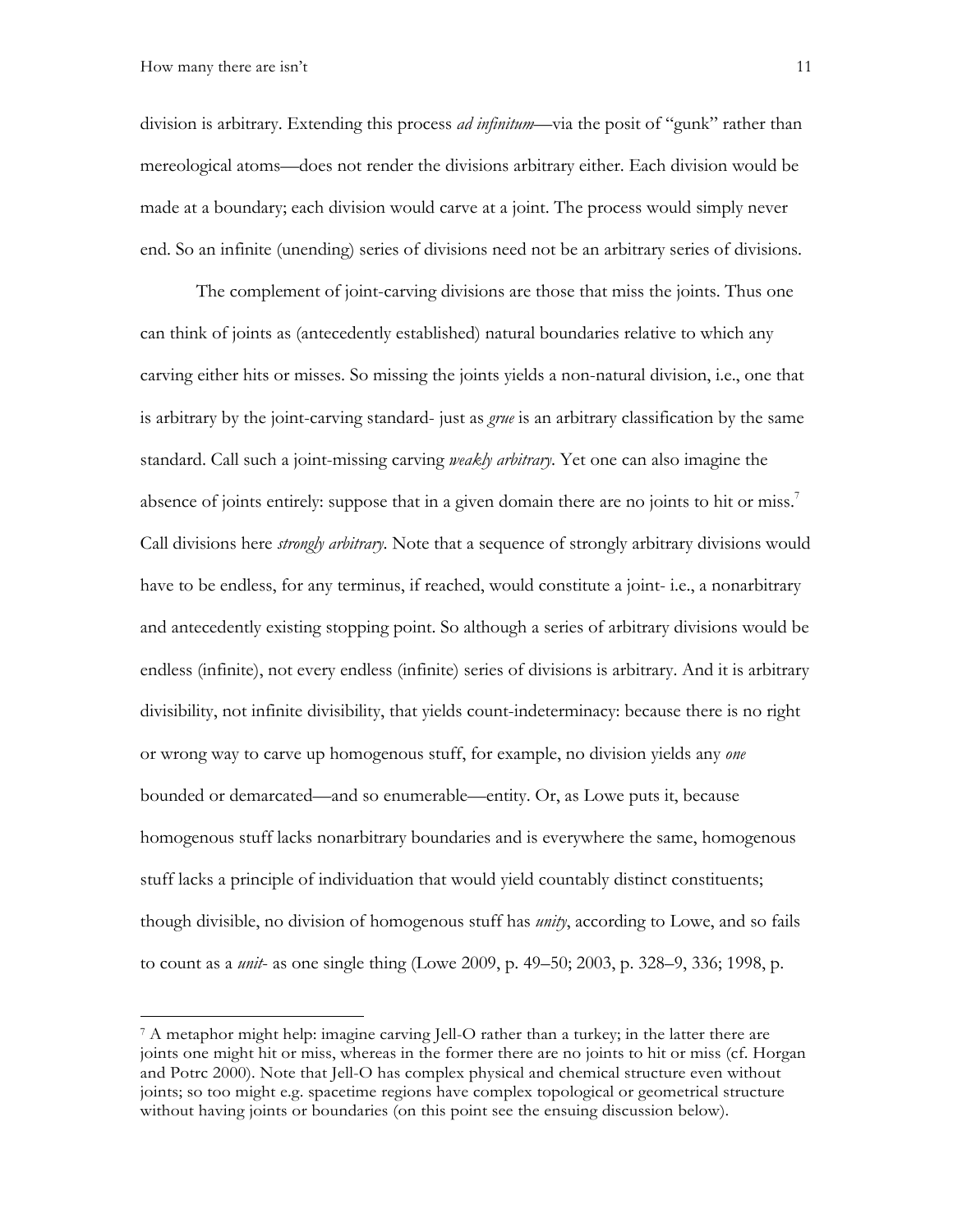72–74).<sup>8</sup> Moreover, and to recall an earlier point, this shows why an infinite number of numbers does not entail an indeterminate number of numbers in the sense at issue here. For divisions between numbers are natural (nonarbitrary); each number is bounded and so countably distinct from the next, as it were. Numbers, while infinitely many, are therefore not count-indeterminate in the sense at issue. It is because homogenous stuff lacks boundaries entirely that it is arbitrarily divisible and so count-indeterminate.<sup>9</sup>

Of course I have already argued stuff to be count-indeterminate. The reason for its inclusion here—in addition to being a second argument for count-indeterminacy in case one rejects the first—is that arbitrary divisibility yielding count-indeterminacy is applicable to several other kinds of entities as well, and so provides a second category of countindeterminate entities. Amongst these are regions of space, and arguably time. These are not merely infinitely divisible, as is commonly observed, but arbitrarily divisible. Regions are not naturally discrete or bounded so as to come pre-enumerated. So there is no determinate number of regions of space (or time). The same goes for many tropes (particularized properties)- namely, tropes that are homogenous. For example, if every division of a red trope yields another red trope then a red trope is homogenous. Of course not every trope is like this; e.g. not every division of roundness yields roundness. But homogenous tropes are arbitrarily divisible and so count-indeterminate.

The leading candidates for trope-individuation bring this into sharper relief. Suppose tropes are primitively individuated. If any given division or sub-region of a particularized

<sup>8</sup> See Olson (2011) for criticism of Lowe's argument, and Goldwater (2017) for a defense. <sup>9</sup> Something akin to arbitrary divisibility is part of why Sider (2001) takes a stuff ontology to entail meta-ontological anti-realism, a view which he characterizes as rejecting joints in nature (Sider 2011, pp. 82–85). But this is a mistake. For one can deny joints in one area whilst still defending realism about joints more generally; Sider here conflates a narrow brand of metaontological realism about composite objects with meta-metaphysical realism about joint-carving in general. I develop this argument in greater detail in Goldwater (2017, esp. §3 and §4).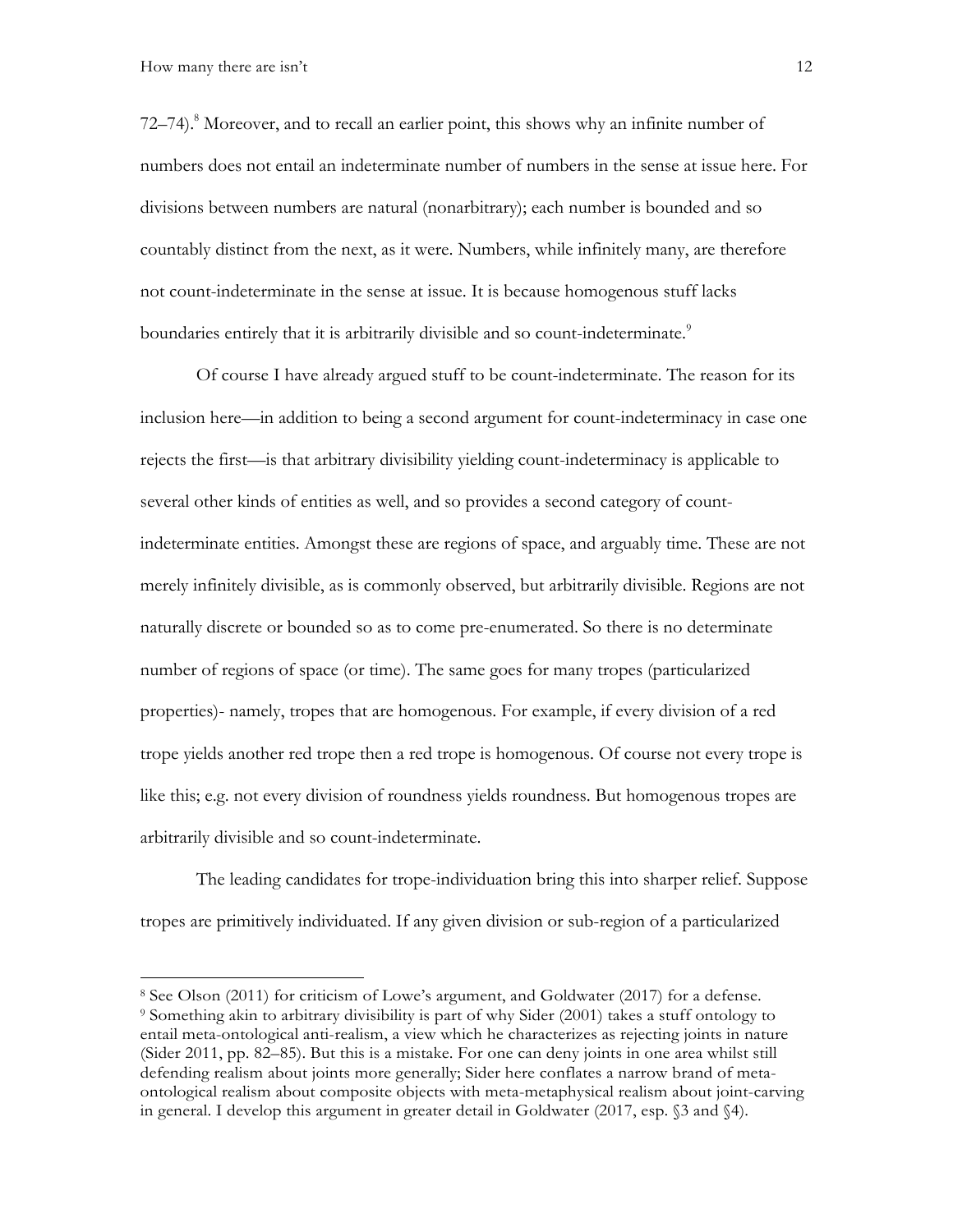redness were itself a particularized redness—i.e., if it were red-all-the-way-down—and each trope was primitively individuated such that any arbitrary division was primitively distinct from every other, then there would be no determinate answer to 'how many red tropes are there in the region?'. The same goes if tropes are individuated by region instead; because regions exhibit count-indeterminacy tropes will inherit it. Now, it might be that if tropes are individuated by which object they are a property of this result may not obtain. But this is not really an option for the trope-theorist who adopts the bundle theory, according to which objects are built up out of ontologically prior tropes. For this theorist holds that objects are individuated by their tropes, not vice versa. Moreover, if objects are themselves individuated by spacetime regions, as discussed above, this would be problematic in any case.

An important idea here, just mentioned, is that count-indeterminacy may be *inherited*. I take it as uncontroversial that at least some events, facts, or states of affairs are in some sense built up from, or consist of, regions of space(time) and/or property-instantiations at spacetime regions. And it was just argued that such entities may be count-indeterminate due to arbitrary divisibility. But then whatever events, facts, or states of affairs are built up out of such count-indeterminate entities may themselves be count-indeterminate; the countindeterminacy of the latter can infect the former. To illustrate: if the number of events is a function of the number of property-instantiations at some region, but there is no determinate number of property-instances or regions, then the number of events would also be indeterminate. *Mutatis mutandis* for facts and states of affairs. Of course, Wittgenstein famously argued (or, perhaps, declared) in the *Tractatus* that the world is the totality of factssuggesting, presumably, that there is some determinate number that is the total number of facts. Equally famously, however, this view relies on (logical) atomism- the view that there are atomic or indivisible facts. If e.g. regions of space and time are not indivisible or atomic,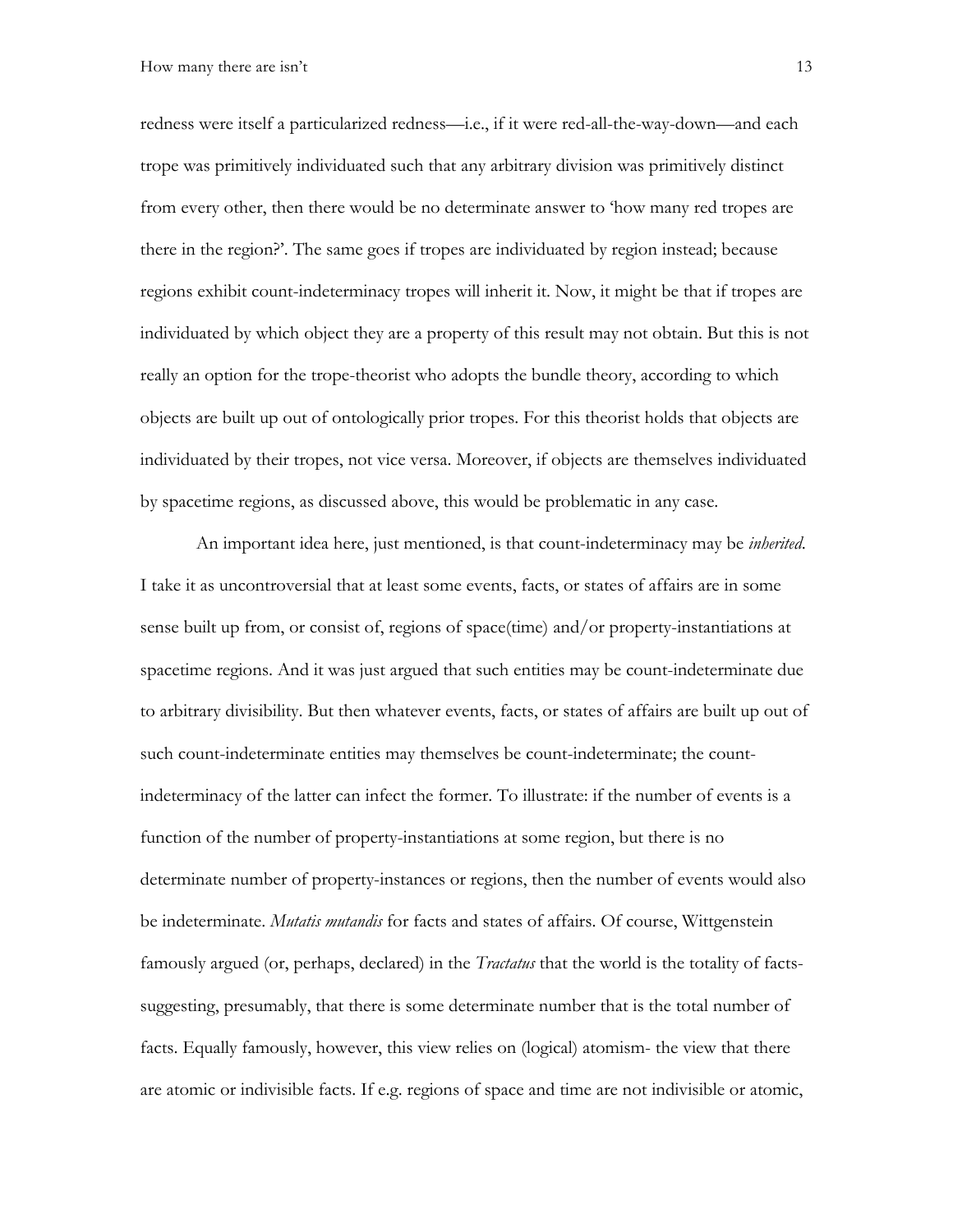but are instead arbitrarily divisible, and are the components or elements of facts, then there is no determinate number of facts after all.

To briefly summarize: any type of arbitrarily divisible entity may admit of countindeterminacy, as may complexes built up from count-indeterminate entities. As with stuff, I assume the entities under consideration, such as tropes and regions, are metaphysically possible if not actual. Therefore count-indeterminacy is possibly true if not actually true.

Lastly, yet another (sub)category is relevant here: physical fields and forces. Unless the total number of fields in the universe is one—as on a certain reading of the quantum wave function—there is no determinate number of fields. For fields may overlap, be arbitrarily divided, and lack well-defined boundaries. Of course the strength or magnitude of a field may be well-defined at any given region, such that a field might be thought nonexistent wherever it has zero strength. Even so, given multiple overlapping and interacting fields exhibiting e.g. interference or amplification, the strengths of which at any given region are a complex function of, or interaction between, various (other) fields, there may be no determinate fact as to the number of fields in a region, as opposed to their physical magnitudes at a given region. So if our world is a field-world, as many physicists posit, our world is count-indeterminate. The same goes, *mutatis mutandis*, for forces or instances of forces. Thus, a physical world of field and forces, with or without particulate matter in addition, is a count-indeterminate world.

How might the defender of count-determinacy respond? A monistic response may be tempting: if there really is just one big object that is the whole of spacetime, for example, then the number of spacetime regions would be one, determinately. Even if true, it is not clear this strategy will help with the entire range of examples given. For instance, eventmonism and fact-monism seem much less plausible than space-monism. Even were one to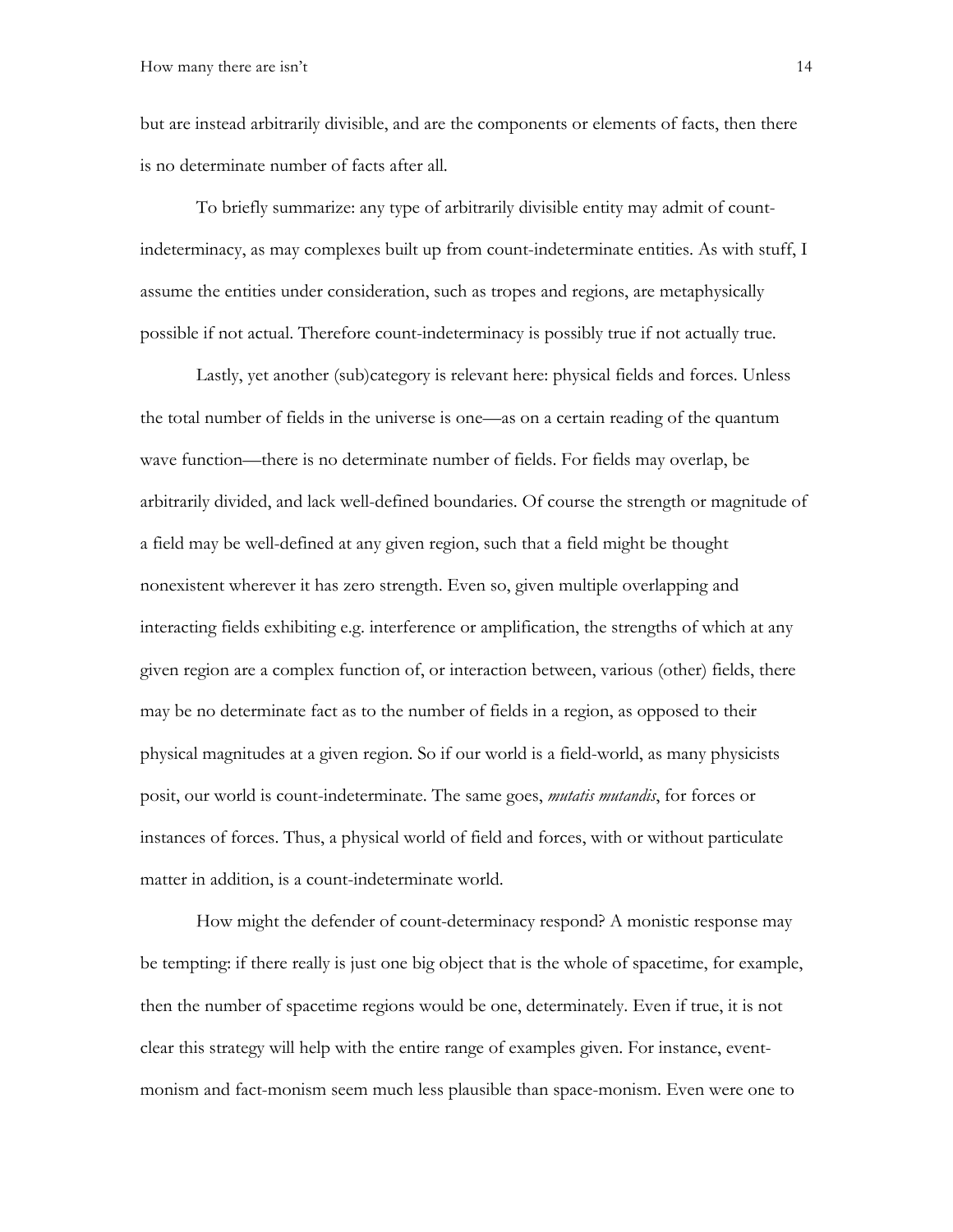go monist here, however, the modal strength problem reemerges. Unless monism is necessarily true, count-indeterminacy as a logical or metaphysical possibility remains intact.

The less radical objection here again tries to write off count-indeterminacy as merely apparent; e.g. apparent count-indeterminacy is ultimately due to linguistic or semantic vagueness. But the same argument deployed against this move earlier applies here. If vagueness is semantic indecision then a term is vague only if it has multiple admissible candidates (precisifications) between which we haven't decided. Terms that refer to or designate arbitrarily divisible entities lack precisifications, however, because no candidate for the referent 'that region' or 'that trope' need be any more precise than any other. So such terms aren't vague. Therefore a world containing or consisting of arbitrarily divisible entities is a count-indeterminate world- even without (linguistic) vagueness.

#### **5. Count-indeterminacy in the agent-domain**

I turn now to the third and final category of count-indeterminacy: what I will call 'agent-domain' entities.<sup>10</sup> What I have in mind here are actions, beliefs, intentions, experiences, and the like, though I will focus on actions and beliefs in particular.

Unlike assertions via stuff or mass terms, assertions that someone performed a specific number of actions may be perfectly well-formed and comprehensible. One can say Jane performed one or two or seven actions, or that Jane performed more actions than Janet. Similarly, one can say one has several beliefs on a subject, or that a well-educated person has more beliefs about an academic subject than a layman does. Thus, beliefs and

<sup>10</sup> By 'entity' I do not mean 'object' or 'substance'. For I consider properties and relations to be entities, as well as events, facts, and states of affairs. An entity is anything that exists, or, in the linguistic idiom, anything over which one may quantify or of which one may assert existence.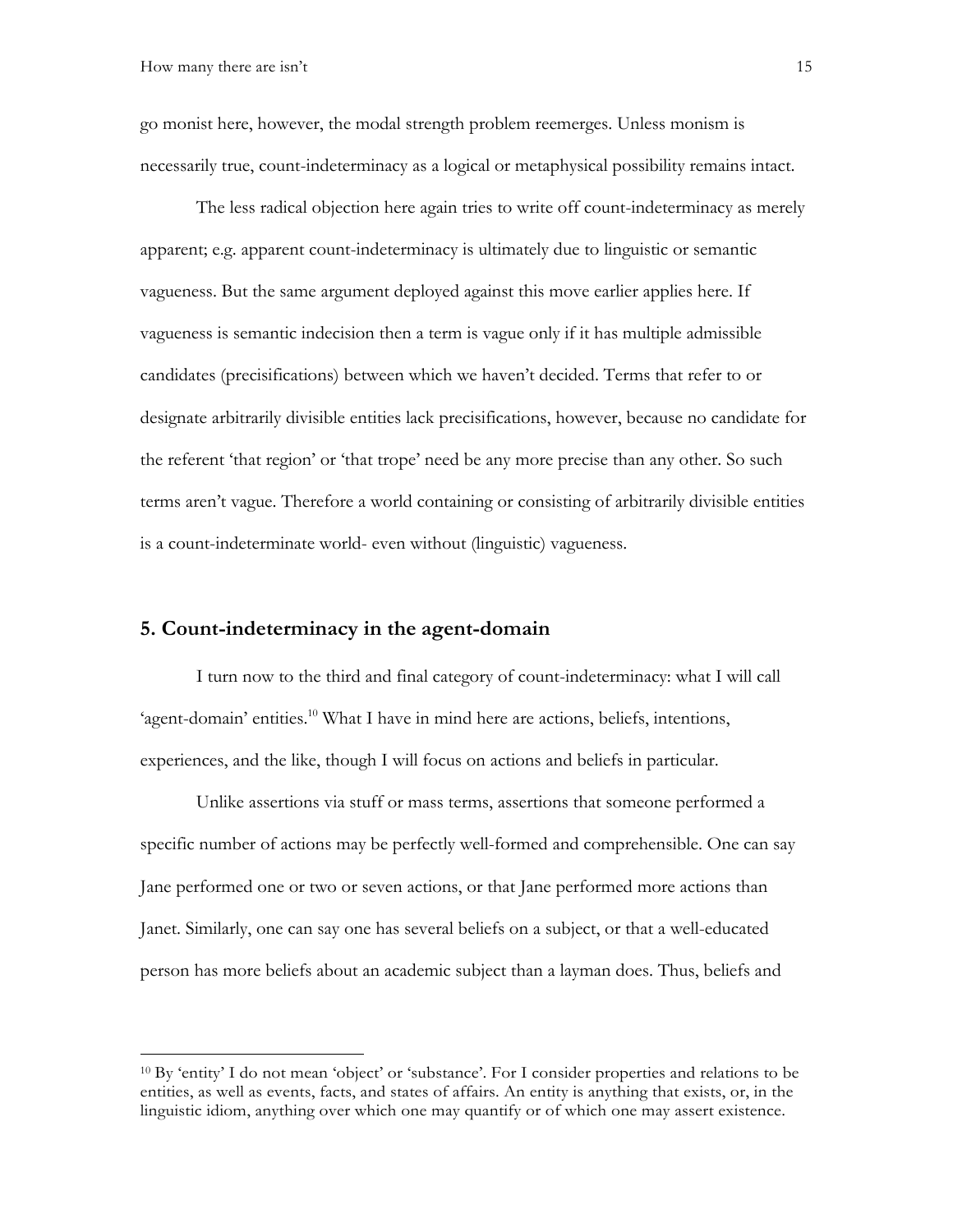actions—unlike stuff— are enumerable in that numerical ascriptions, including comparative statements, are well-formed and comprehensible.

Even so, beliefs and actions admit of count-indeterminacy because, I contend, there is no determinate *total* number of actions one performs or beliefs one has. This is not because they are infinite, however. A person does not perform an infinite number of actions over the course of a lifetime, and she certainly does not perform an infinite number of actions over a designated finite period. Yet if a person did perform a determinate finite number of actions over a designated period then that number should be specifiable. Thus, a statements such as 'Jane performed 73 actions last week' would be true but 'Jane performed 72 actions last week' and 'Jane performed 74 actions last week' would be false. My initial contention is it's absurd to think actions are individuated so finely that there *must* be a determinate number of them in any given scenario. Instead, I claim, actions may exhibit count-indeterminacy- even though actions determinately exist.

The same goes for beliefs. I do not have an infinite number of beliefs, but neither do I have a determinate finite number of them. If I did, then it would be determinately true that right now I have 87 beliefs, say, but false that I have 86 or 88. And if that were so it would be perfectly sensible—and, perhaps, mandatory—to reason as follows: were I to gain three beliefs tomorrow but lose (or forget?) two, I'd end tomorrow with 88 beliefs compared to today's 87. But this level of exactness when it comes to belief-enumeration strikes me as absurd. Better to say I have *some* or *many* beliefs but no determinate number of them.

I won't rely merely on absurdity, however. The deeper claim is that there may be cases of *indeterminate identity* between beliefs, i.e., it may be indeterminate whether some belief x is identical to some belief y, such that how many beliefs there are—in this case, one or two—may be indeterminate. Before I tackle objections consider some examples. As Frege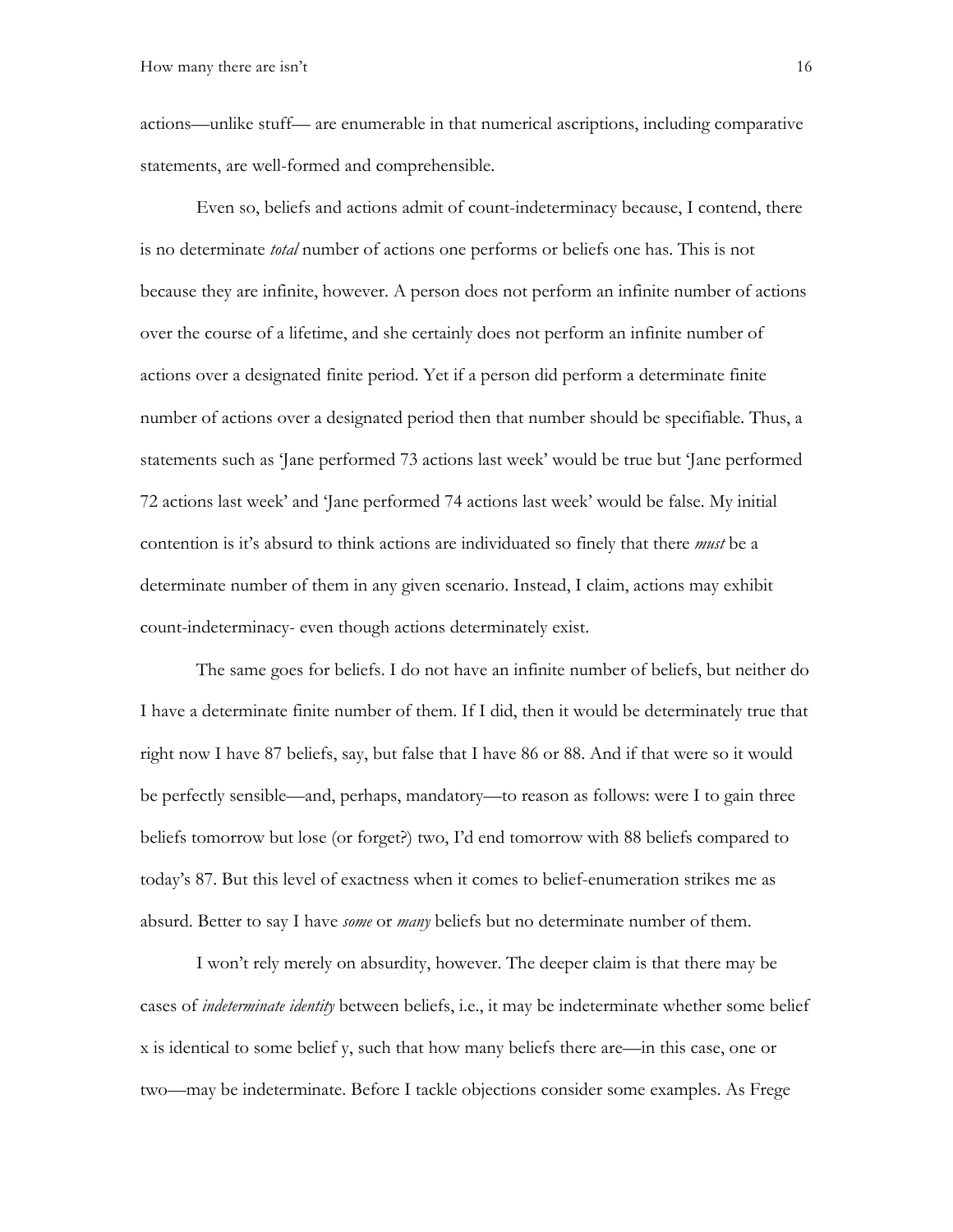noted, one can have different beliefs about the Evening Star and the Morning Star even though they are identical. Similarly, one can believe that Superman can fly but not believe Clark Kent can fly. These beliefs are (or may be) numerically distinct. On the other hand, for someone who is not fooled by Clark's flimsy disguise the belief that Superman can fly may be one and the same as the belief that Clark can fly. So whether these beliefs are identical is not determined by the state of affairs they express (which is the same in each case).

Alternately, consider the belief that Superman can fly and the belief that Superman can soar. Perhaps these are distinct beliefs for someone, perhaps not. I contend that whether these are identical or distinct may be indeterminate, in which case it may be indeterminate how many beliefs one has if one believes that Superman can soar and fly. (Not to mention it may be indeterminate whether believing each separately is identical to believing the conjunction.)

Of course one might reject these examples. But they are only examples; choose others if you like. The more general question is whether *every* substitution of synonyms or near-synonyms (e.g. 'soar' for 'fly'), or every substitution of logically equivalent claims (e.g. 'Superman can soar and fly' for 'Superman can soar and Superman can fly') yields a determinately identical or determinately distinct belief. If not then beliefs exhibit countindeterminacy.<sup>11</sup> Of course, my claim is that such indeterminacy is quite possible.

I'll now consider four lines of objection. The first concedes that beliefs may be count-indeterminate but again holds this is due to linguistic vagueness, and so has no

<sup>11</sup> M*utatis mutandis*, the same goes for actions, experiences and the like. For instance, whether <my moving my left arm to scratch a portion of my head to relieve a particular itch> is identical to  $\leq$  my moving my left arm to scratch my head to relieve some itch $\geq$ , on the other hand, may be indeterminate. Again, this is just an example; others may be more compelling. Insofar as there are *any* cases of it being indeterminate whether actions x and y are identical, however, actions will exhibit count-indeterminacy- even if there are *some* determinate cases of numerical identity and difference. Though the following discussion will mostly be couched in terms of belief, it should be kept in mind that the arguments here may be applied to other agent-domain entities.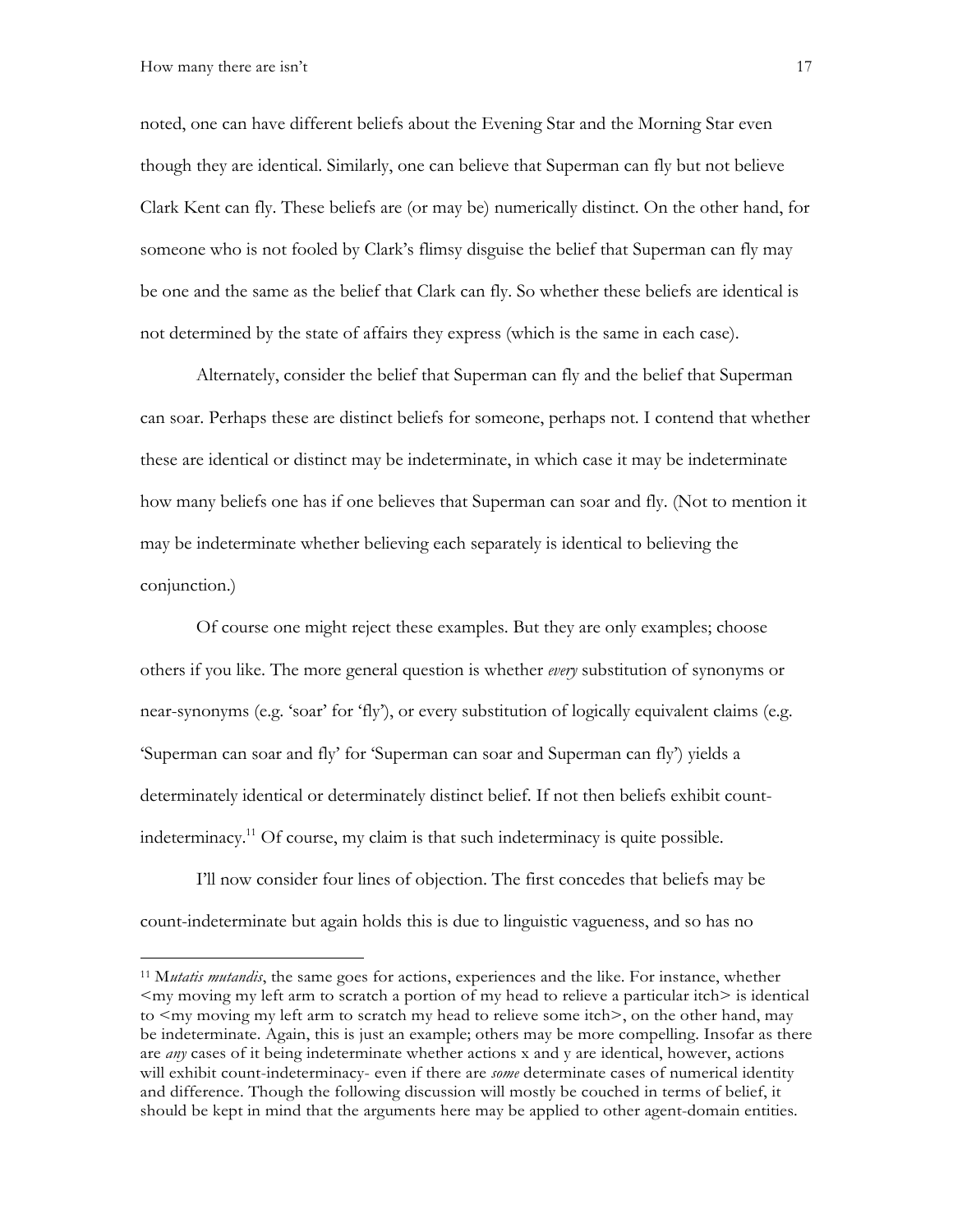metaphysical implications. The second, which is perhaps a variant of the first, holds that beliefs are resolvable into constituent elements which are themselves count-determinate. The third holds that because every substitution of near synonyms yields numerically distinct beliefs—e.g. it is determinate that the belief that Superman can fly is distinct from the belief that Superman can soar—beliefs are count-determinate. The fourth is Evans' (1978) more general (putative) *reductio* against the very possibility of indeterminate identity.

So consider the first objection, which grants beliefs are count-indeterminate but claims this is only due to linguistic vagueness; suitably precisified, it is determinate whether beliefs x and y are identical. But linguistic vagueness is not the culprit here. First, note that whether (general) terms such as 'soar' and 'fly' are vague is distinct from whether singular referring expressions such as 'my belief that Superman can fly' are vague. Second, note that even if 'soar' and 'fly' are coextensive when suitably precisified, this is irrelevant; 'Clark Kent' and 'Superman' being coextensive does not make beliefs expressed via 'Clark Kent' and 'Superman' identical. Even so, one might nonetheless think being coextensive is necessary if not sufficient for beliefs expressed via distinct terms to be identical; thus, not being coextensive would render the beliefs containing those terms determinately not-identical.

But this need not be the case. Precisifications are typically *artificially* precise. For example, creating a list of possible different senses of 'bald' via numeric subscripts—e.g. bald<sub>1</sub>=<sub>df</sub> fewer than n hairs, bald<sub>2</sub>=<sub>df</sub> fewer than n-1 hairs, etc.—is an artifice. And not having such an artificially precise sense in mind may preclude the artificially precise class as being part of the (occurrent) content of the belief. Of course, this claim takes us into tricky issues regarding externalism (and, perhaps, the extended mind hypothesis) which I cannot enter into here. I will note, though, that there is surely a difference between the content of a belief and the belief itself. And even if a belief is partly individuated by its content, which is itself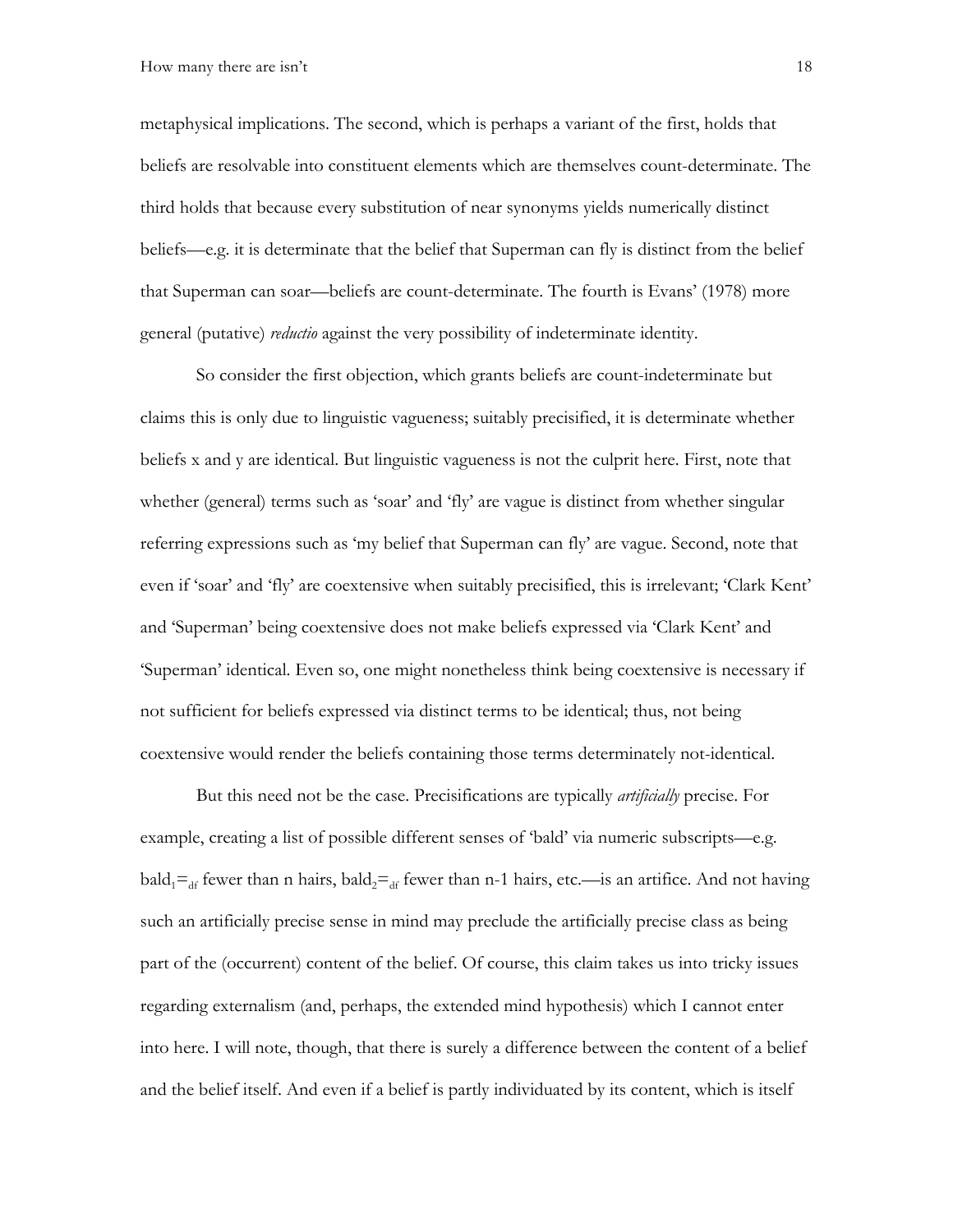(partly) individuated by e.g. mind-independent class membership, what actually occurs to a subject is crucial. For as argued above, whether one's belief that Superman can fly is distinct from one's belief that Clark Kent can fly depends at least partly on whether one knows Clark is Superman; the believer's state of mind and background knowledge, in addition to the belief's (generic) content, contributes to belief-individuation. As a result, even if the content of 'Superman can fly' can be distinguished from 'Superman can soar', my being ignorant of the difference may mean it plays no role in the individuation of *my* beliefs.

Return, then, to the putative vagueness of 'my belief that Superman can soar', and (what I'm arguing is) the indeterminacy of identity between 'my belief that Superman can soar' and 'my belief that Superman can fly'. My opponent here must claim these can be precisified so as to resolve the indeterminacy. Yet as argued above, rendering these as artificially precise will not do the job. For too much artificial precision may rule out a candidate as an *admissible* candidate. But neither will a less artificial example help. Suppose one thought 'Superman can soar' could be precisified as 'Superman can fly majestically'. But this simply reiterates the issue; whether a subject has one or two beliefs if they believe each may also be indeterminate. And if so, a regress threatens.

If one is skeptical, a distinct line of argument shows the indeterminate identity of belief is not due to linguistic vagueness. Consider non-verbal beliefs, i.e. beliefs not expressed via words. Because such beliefs are not expressed by words, vague words cannot be the source of their count-indeterminacy, *a fortiori*. Take nonhuman animals, some of which I assume have beliefs. For instance, my cat's belief that there's tuna in the bowl is numerically distinct from my cat's belief that the litter box needs changing, but there may be no determinate fact as to whether my cat's belief that there's tuna in the bowl is numerically distinct from his belief that there's a certain kind of tuna in the bowl. And I see no reason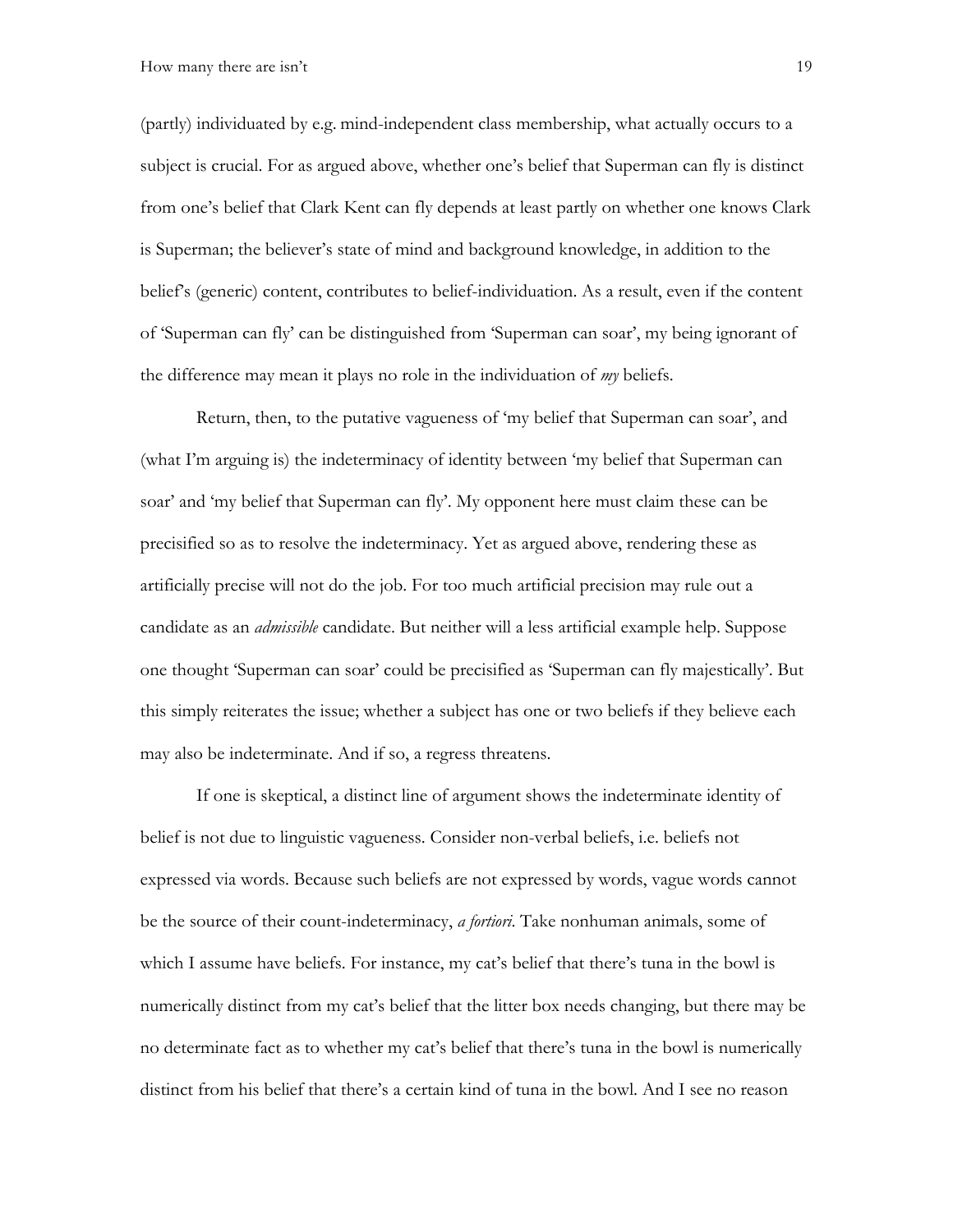why one should be able to resolve, or make determinate, every possible case of apparently indeterminate identity regarding an animal's beliefs. So even though a), some cases exhibit clear numeric distinction, and b), how many beliefs a cat has, overall, is fewer than how many a person has (by dint of lacking many of our complex belief-forming mechanisms), there is still no determinate number of beliefs that a cat has.

Returning to the concept of being low-resolution may help here. In this context my claim is that beliefs are *inherently low-resolution entities*; they cannot be resolved into discrete enumerables.<sup>12</sup> Being low-resolution is a comparative term, however. So the point about cats is illustrative: cats' beliefs *are even lower-resolution* than our beliefs, and so admit of even less count-determinacy than do human beliefs. Due to language, human beliefs are more finely individuatable or distinguishable than a cat's- but, I claim, not so finely as to permit countdeterminacy in all possible cases.

Moreover, this also blocks another path to restoring the count-determinacy of belief: viz., that every substitution of synonyms or near-synonyms (e.g. 'fly' for 'soar') produces a numerically distinct belief. For even if the number of *articulated* beliefs were determinate, that there are some unarticulated or nonverbal beliefs renders beliefs count-indeterminate.<sup>13</sup>

<sup>12</sup> Typically talk of boundaries concerns spatial and temporal boundaries; topology seems to be the basis of boundary talk (cf. Keil 2013). So it may be easier to imagine nonspatial (or not obviously spatial) entities such as beliefs or actions as having indeterminate or blurry borders. <sup>13</sup> Here's another argument against saving count-determinacy by the substitution-yields-distinct beliefs view. If how exactly a belief is articulated (e.g. via 'fly' or 'soar') generates a new belief, but I have yet to articulate *a* (i.e. one) belief, it may be indeterminate how many other nighidentical beliefs I have in the vicinity. If I believe Superman can fly and also that he can soar, but I've never explicitly thought about whether he can glide, hover, or take to the air, do I have five beliefs? Or, perhaps, do I have two actual and three potential beliefs, one for each possible substitution? More generally is there a determinate number of possible beliefs I have based unarticulated permutations? (Recall Quine's (1948) skepticism that there is a determinate number of possible bald men in the doorway.) I think not. Rather, my beliefs in this context exhibit count-indeterminacy. Granted, beliefs are not closed under implication. Even so, one undoubtedly does believe *some* of what one's beliefs entail, even without articulation. *How many* of the consequences of one's beliefs one believes is itself indeterminate, however. Or so I claim.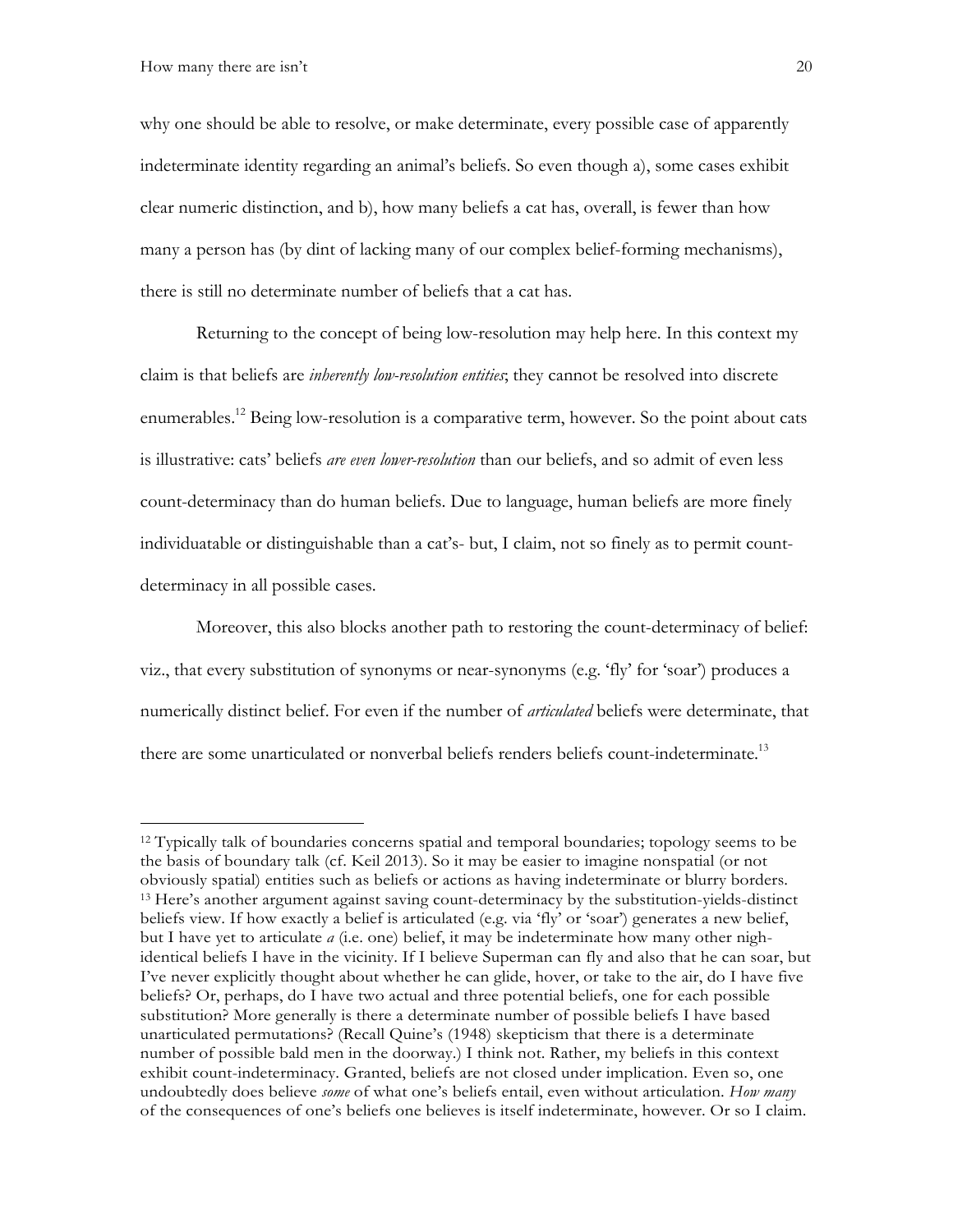Turn now to the next line of defense for count-determinacy here: namely, that beliefs are resolvable. This splits into two variants. The first claims that beliefs (and actions, etc.) resolve into enumerables within the agent-domain, and that the number of beliefs or actions performed is some function of the number of underlying enumerables. For example, suppose one thinks an action is some combination of a physiological movement such as turning a knob, an intention such as trying to turn the knob, and a goal, such as opening the door. One might then think the total number of actions one performs is the total number of triples <intention, goal, movement>, or something along these lines.

The problem, though, is that the elements of this ordered triple may suffer from the same count-indeterminacy as actions themselves. People do not have a determine total number of intentions or goals for the same reasons they do not perform a determinate total number of actions, or have a determinate total number of beliefs: intentions and goals are not individuated finely enough to necessitate count-determinacy. Zooming in or resolving actions does not reveal count-determinacy; actions too are low-resolution all-the-way-down, I claim, at least as long as we stay in the agent-domain of intentions, goals, beliefs, and the like. There will therefore be indeterminate identity statements for actions as well.

To avoid this result the second strategy leaves the agent-domain by reducing actions (or beliefs, etc.) to physiological processes or brain states, which are then, in turn, argued to be count-determinate. I will simply record my skepticism here; I do not think actions or beliefs are going to (turn out to) be numerically identical to any such reductive base, nor that there being a determinate number of neural firings, say, will fix the (determinate) number of actions or beliefs one has even by some relation other than identity, such as supervenience. Granted, properly defending this claim goes beyond the scope of this paper. Even so, two points can be made quickly. First, if the thesis of count-determinacy turns on whether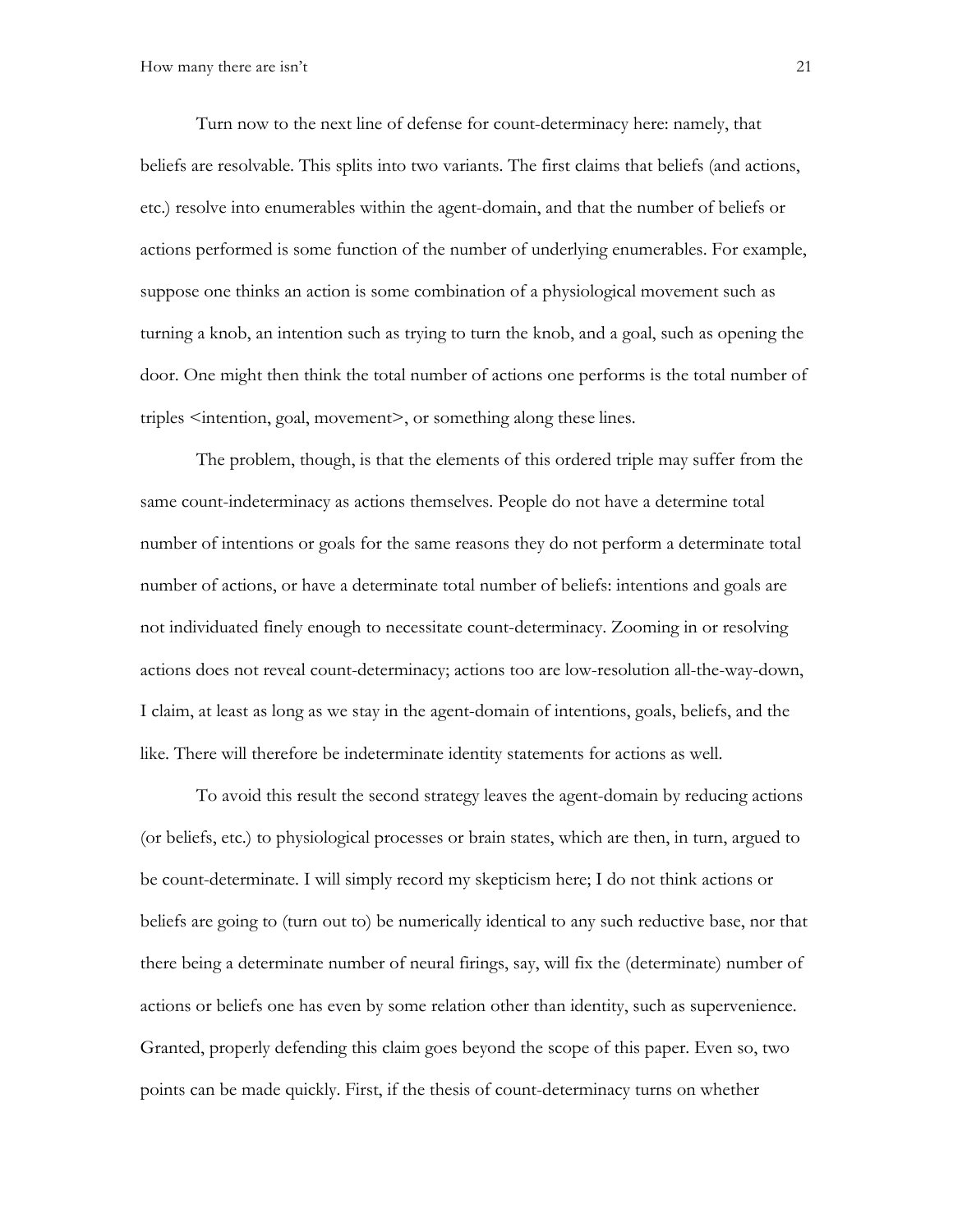actions or beliefs are reducible to brain-states, this goes well beyond the support that defenders of the orthodoxy of metaphysical determinacy provide For instance, Lewis does not argue that the only intelligible account of vagueness is linguistic or mental by appealing to reductive materialism about the mind. Second, all that is required for my thesis, ultimately, is that there *could be* an indeterminate number of actions or beliefs. So if the reductionist thesis here is itself only contingent and thus false in some possible worlds, then there are possible worlds in which actions, beliefs, and intentions do exhibit count-indeterminacy.

#### **5.1. Evans' argument against indeterminate identity**

I have argued for count-indeterminacy via indeterminate identity. Yet Evans (1978) famously offers what is intended as a formal *reductio* of indeterminate identity. The argument runs as follows. Suppose it's indeterminate whether a=b. It follows that a has the property of being (such that it is) indeterminately identical to b. However, b does not have this property; b is (such that it is) determinately identical to b. Because a and b have different properties, a and b are not identical- determinately. Contra the original supposition.

Evans' argument is not decisive, however. For one, there are several ways to resist the first inference (i.e., the lambda abstraction). For instance, one can simply deny there is any such property as *being such that it is indeterminately identical to something*; clearly there being such a property relies on a highly liberal or abundant conceptions of properties, and such a conception is hardly mandatory.<sup>14</sup> Second, and even granting such a property, the inference may be invalid- for it moves from a *de dicto* reading of indeterminacy—that it is indeterminate

<sup>14</sup> That said, Williams (2008) claims "one should not get too worried by the appeal to propertytalk here", for one could read the claim in a more "lightweight" way: 'a has the property of being such that F' can be read as 'a is one of the Fs'- in this case, that a is one of the things that is indeterminately b. Whether one can talk about being *one* of the Fs in the context of the uncountability thesis without begging crucial questions, however, remains to be seen.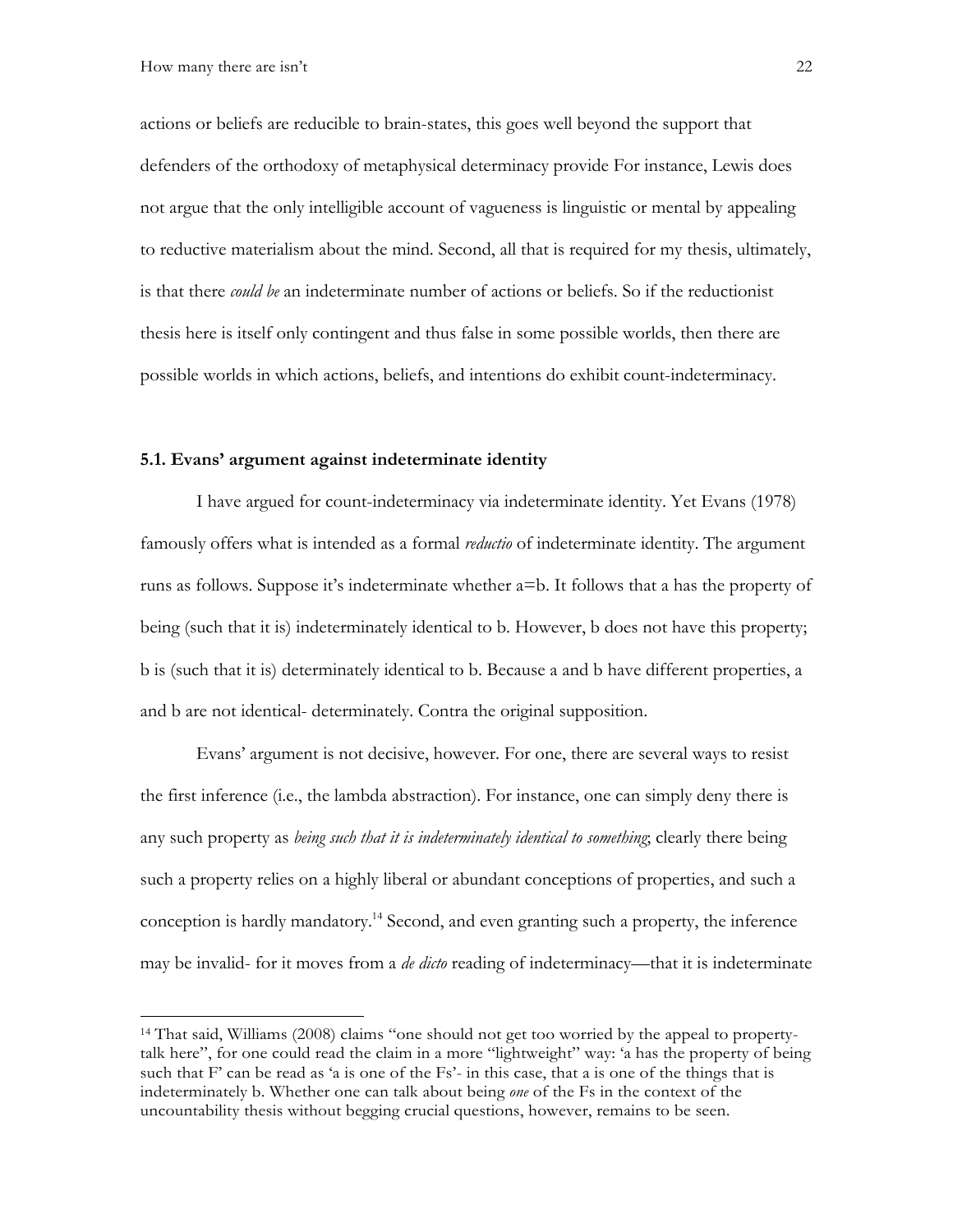that (a=b)—to a *de re* reading- that a has the property of being indeterminately identical to b. There is certainly precedent for being skeptical of such an inference; the analogous *de dicto* to *de re* move has long been controversial in modal contexts, for example. In particular, the Barcan formula—according to which 'possibly, someone exists who is my sister' entails 'someone exists who is possibly my sister'—remains controversial. So there is certainly no guarantee that one can infer the *de re* claim from the *de dicto* claim.

That said, one might nonetheless think one *can* infer the *de re* indeterminacy claim from the *de dicto* claim *here*, even if not universally. But this isn't so. As Williams (2008) and Barnes (2010b) argue, linguistic vagueness may not be the only source of a name's referential indeterminacy: names could also fail to determinately refer due to genuine metaphysical indeterminacy- even given a semantic decision. As Williams puts it,

The reference relation has two ends: and indeterminacy in how the world is can generate referential indeterminacy just as much as a lack of semantic conventions specifying the conditions under which an object gets picked out (2008, p. 779).

So, if due to metaphysical indeterminacy it can be indeterminate what 'a' and 'b' refer to, Barnes argues it can be indeterminate what identities hold. From here she claims "it can be indeterminate what identities hold without there being some thing a and some thing b such that it's indeterminate whether a=b" (2010b, p. 960). So, Barnes and Williams conclude, Evans' inference from the *de dicto* claim to the *de re* claim fails.

Yet one might object that *my* thesis is naturally construed as a *de re* claim- given that I claim there may be some belief a and some belief b such that it is indeterminate whether a=b. And one might think that Evans' argument does successfully ban *de re* indeterminate identities, in which case I cannot help myself to the Barnes/Williams line of defense.

But this is not the case. For the idea of referential indeterminacy due to metaphysical indeterminacy saves even the *de re* reading. As above, if because of metaphysical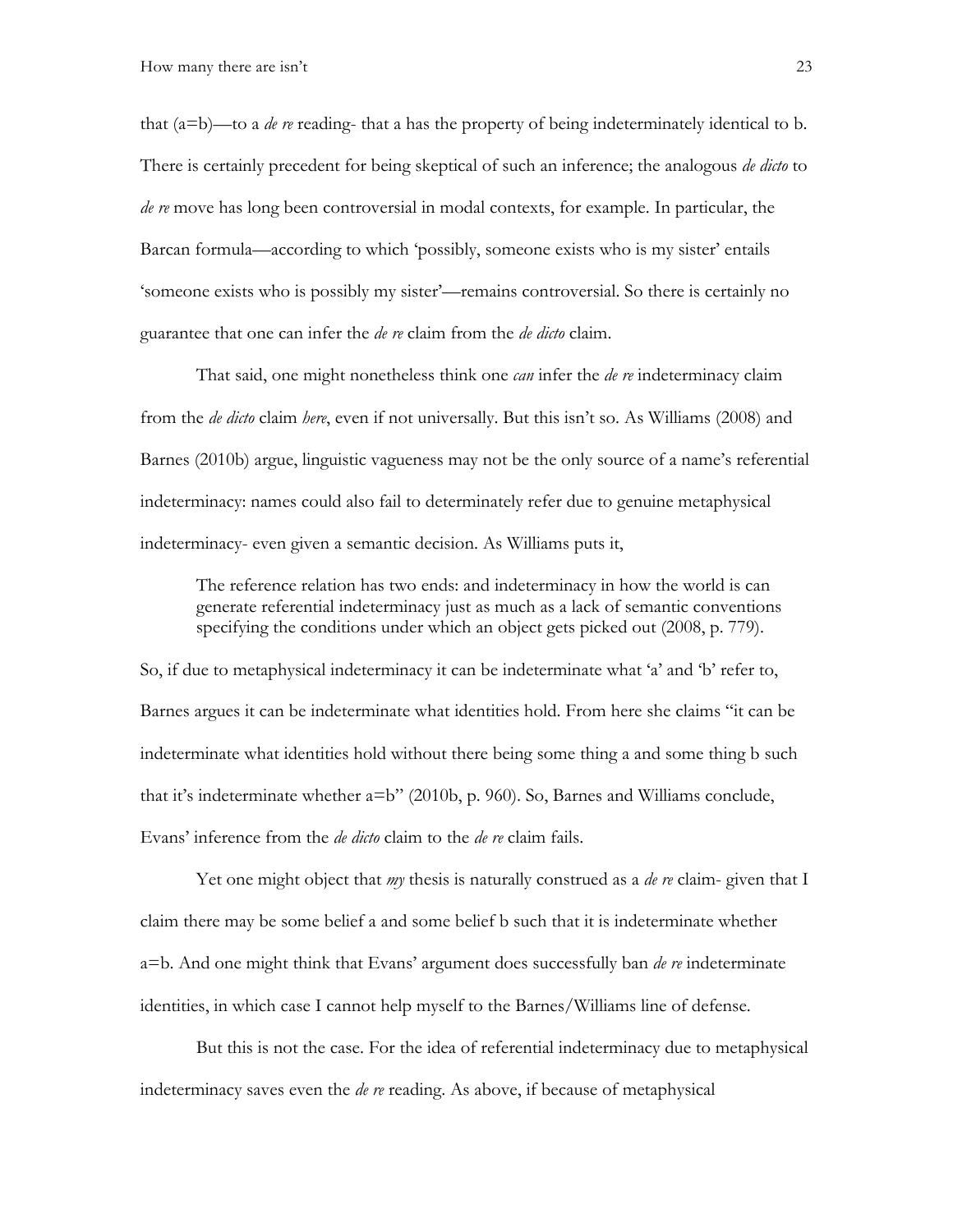indeterminacy a=b is indeterminate, this is because it is indeterminate what 'a' and 'b' refer to. But if it is indeterminate what 'a' and 'b' refer to, then it is indeterminate what 'b' refers to (by conjunction elimination). And if so, then 'b=b' may also be indeterminate! Not because identity is vague, or because something is not self-identical, but because there is no guarantee that both instances or tokens of 'b' refer to the same thing.

Compare the claim 'Robert=Robert'. This may seem obviously (and necessarily) true. But in fact it's (actually) false if asserted of two different people named Robert. So, the identity claim is determinately true if there's one person in question and determinately false if two. Yet if it were indeterminate whether there are one or two—or if it were indeterminate whether both tokens of 'Robert' codesignate—then the identity claim 'Robert=Robert' would be neither true nor false but indeterminate. To resolve the indeterminacy, then, there must be some mechanism for revealing whether the two exactly similar tokens flanking the identity sign designate the same thing, or different things- i.e., there must be some way to determinately assign symbols to things. While having a domain of quantification in which there is exactly one or exactly two people named Robert would settle the question and allow for determinate assignments, saying this *must* be so *presupposes* count-determinacy- i.e., there *being* determinately one or determinately two people in the relevant domain. And naturally that presupposition would beg the question. For if instead there was metaphysical (count) *in*determinacy, it could be indeterminate how many objects there are in the relevant domain, in which case symbols might not be determinately assignable for the reasons Barnes and Williams point out. In which case it could well be indeterminate that Robert=Robert.<sup>15,16</sup>

<sup>15</sup> Here's another move that won't work. Stipulate that by 'a' one means a and not b. But this presupposes a and b are distinct. And if a and b are identical, then one *does* mean b by 'a'. Stipulation cannot resolve metaphysical indeterminacy; stipulating that one intends to refer to one thing and not a second thing cannot (magically) make it the case that there is, determinately, either one thing or two things to refer (or not refer) to.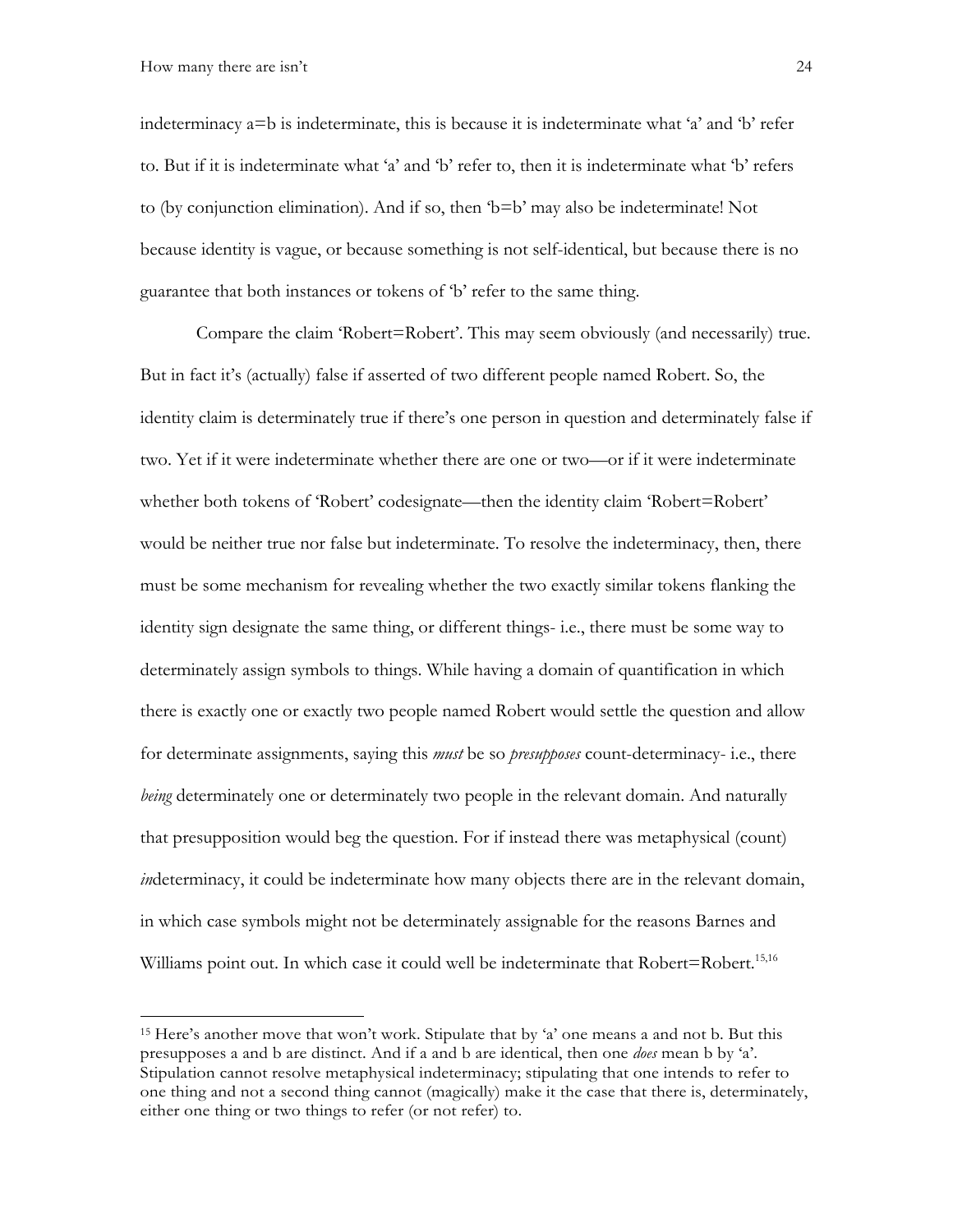So to briefly summarize: for some statement 'b=b' it can be indeterminate that the first instance of 'b' refers to the same thing as the second instance of 'b' for the same reason it may be indeterminate that 'b' refers to the same thing as 'a' in 'a=b'- namely, because it is indeterminate what 'b' and 'a' refer to! So contra Evans, even 'b=b' may be indeterminate; assuming otherwise—as Evans does—presupposes a count-determinate domain, which begs the question. Therefore Evans does not provide an independent argument for countdeterminacy.17,18

I'll conclude this section with a general point. Recall a dictum of Aristotle's: that one cannot be more precise than a subject matter permits (*Nicomachean Ethics* Book 1 Section 7). Generally speaking, my claim here is that actions, beliefs, intentions, and the like are simply not so precise or sharply-bordered as to necessarily admit of determinate numerical totals. Agent-domain entities are only resolvable so far, and there is such a thing as trying to resolve

<sup>&</sup>lt;sup>16</sup> Suppose one thought one could resolve the indeterminacy by introducing distinguishing subscripts, e.g. Robert<sub>1</sub> and Robert<sub>2</sub>, and claiming it would be determinately true that Robert<sub>1</sub>=Robert<sub>1</sub>. But this move doesn't work either. For as many people can be named 'Robert<sub>1</sub>' as can be named 'Robert'. Calling someone 'one' doesn't make them determinately one any more than calling something 'the most perfect being' makes a perfect being exist (cf. previous footnote). 17 But surely, one might object, b is determinately identical to itself even if 'b' does not determinately refer; to think otherwise is to commit a use/mention fallacy. Not so. Removing single-quotes from 'b'—thereby intending to use 'b' rather than mention it—does not change the fact that one is still using (rather than mentioning) a term—i.e., a sound or a mark on paper or an image on a screen—which may not determinately refer. That is, just because one can distinguish between the name 'b' and the thing b doesn't avoid the fact that I'm still using the token 'b' to talk about "the thing b". (Erasing or deleting a quotation mark is not a magic power that gives immediate access to noumenal reality, as it were.) So which thing b is can be indeterminate, just as which thing 'b' refers to can be indeterminate. <sup>18</sup> But why should 'b=b' require two acts of reference at all? (My thanks to an anonymous referee for this journal for the challenge.) Two reasons. One is that any statement of the form 'x=y' requires two acts of reference, i.e., an assignment for each variable. That the constants substituted for the variables might or are intended to be coextensive does not alter that, especially where it is contentious, as it is here, whether they are in fact coextensive. Second, I take it that a sentence or proposition requires more than one linguistic act, as it were, by contrast with a single sub-sentential term. For simply saying a name is not a sentence; at minimum a sentence requires an additional act of uniting or coupling the subject and predicate. But then to unite a relational predicate with a subject, one needs a further act of reference for each *relatum* to complete the proposition; otherwise one has in effect a list of unrelated sub-sentential elements. Thus multiple acts of reference are required for the proposition 'b=b'- as opposed to when one just utters the name 'b'.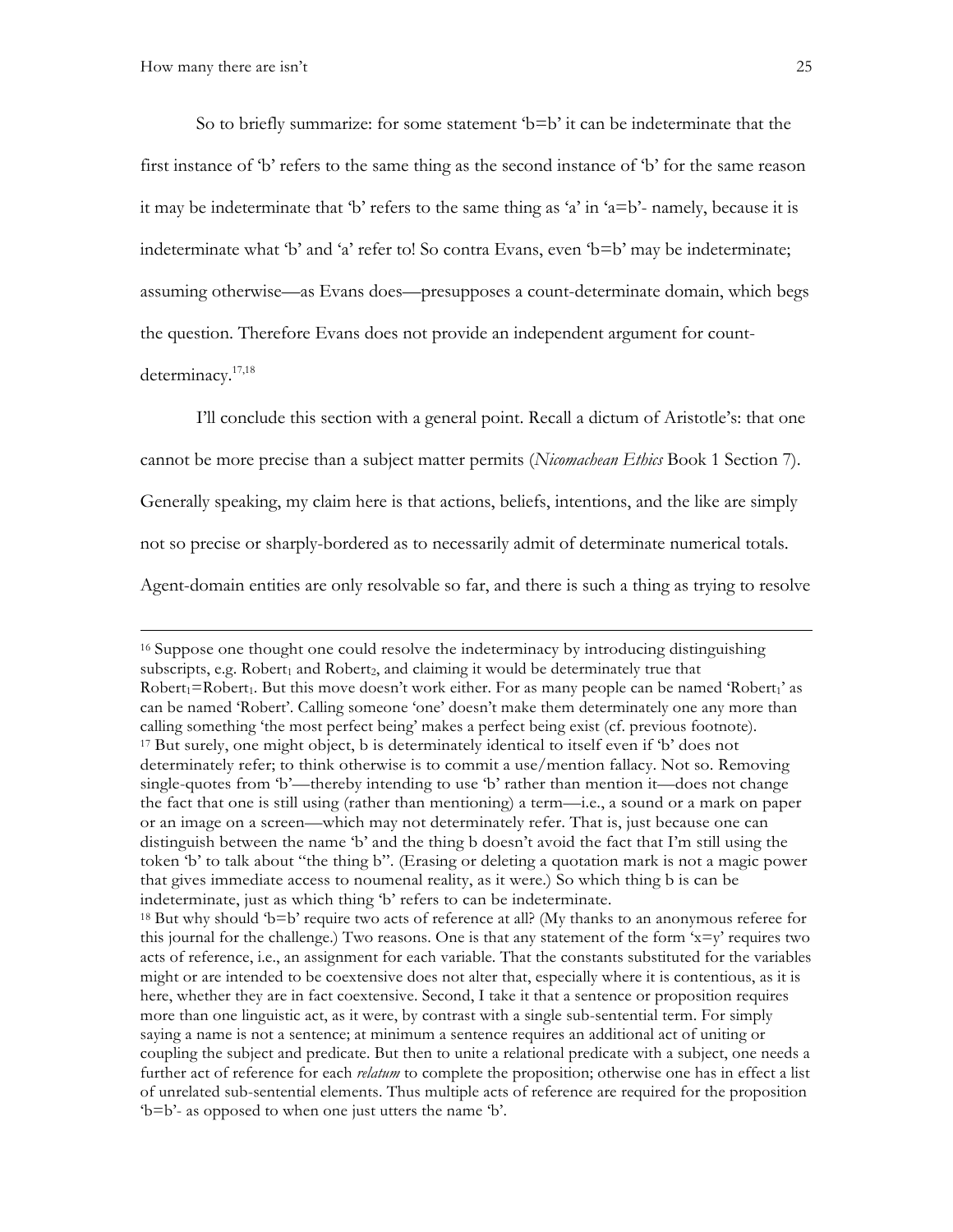an image beyond its capacity; as described earlier, putting a blurry image under a microscope does not make the picture sharper. Treating actions and beliefs as determinately individuatable and so countable may be useful in some contexts, but the reality of beliefs, actions, and intentions may well be messier—less determinate, more blurry or hazy—than those contexts reflect.

## **6. Further objections and replies**

#### **6.1 The argument from vagueness**

According to Lewis' (1986) and Sider's (2001) "argument from vagueness", there must be a determinate number of concrete material objects. Naturally this might be taken as incompatible with my thesis. So I'll consider this argument in some detail, for two reasons. One is that accepting my earlier arguments for count-indeterminacy does not itself identify where exactly the argument from vagueness goes wrong.<sup>19</sup> The second is that the argument has been highly influential. In particular it has lead many to reject "moderate" answers to the special composition question, and to instead embrace the extremes of mereological universalism or nihilism (see esp. Korman 2010). Though space precludes reexamining its applications to mereology more generally, my counterargument here may well suggest a reexamination is in order. Still, I'll put that broader question aside and consider the argument here only as a possible rebuttal to the count-indeterminacy thesis.

Leaning on Sider's (more-detailed) formulation, the argument from vagueness runs as follows. Let a *numerical sentence* be a sentence that asserts 'there are exactly n concrete objects', for some finite n. According to Sider numerical sentences contain only logical terms and the predicate 'C' for concreteness; the numerical sentence—henceforth 'n-sentence'—

 $\overline{a}$ 

<sup>19</sup> My thanks to an anonymous referee for this journal for pressing this issue.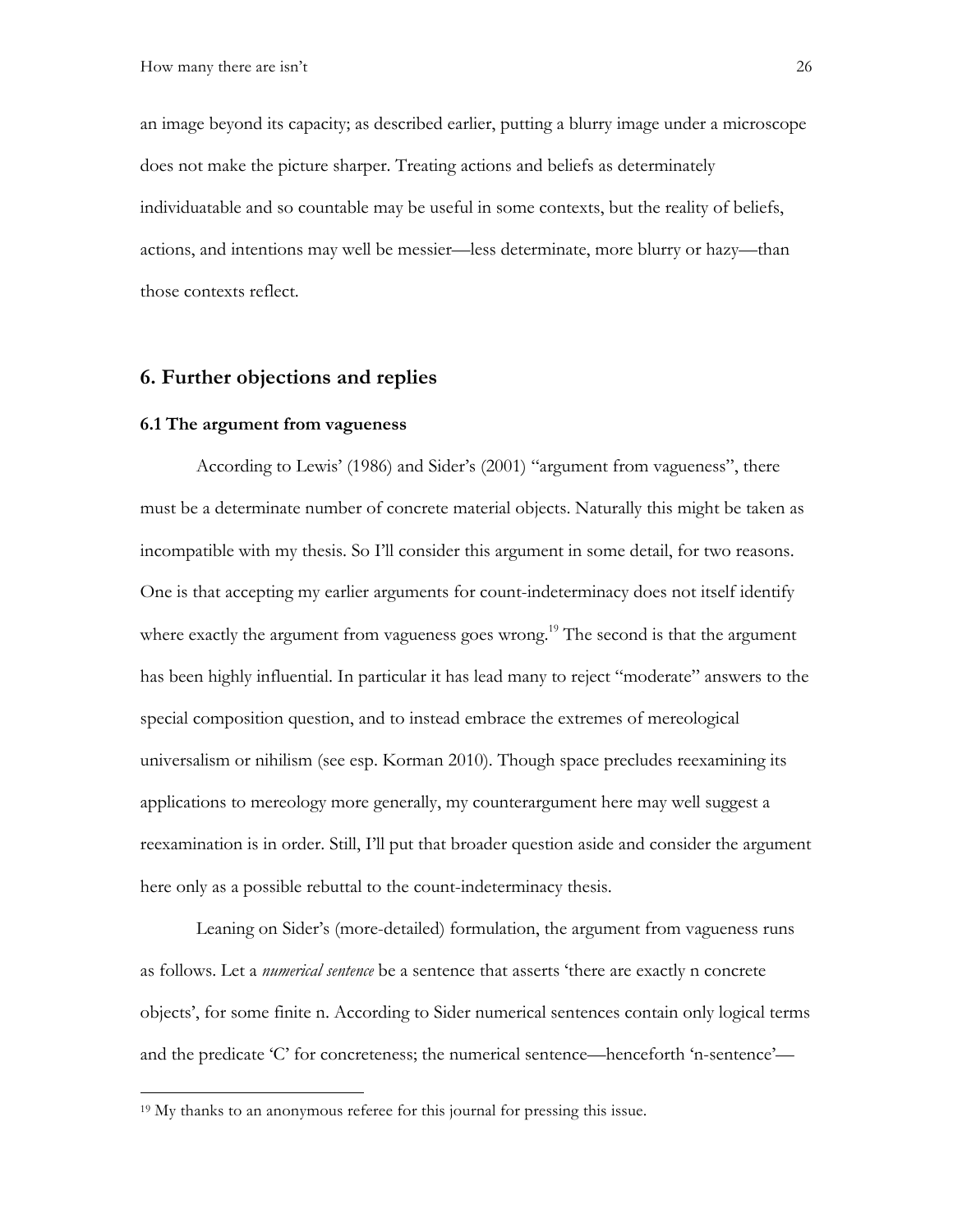for n=2, for example, is  $\exists x \exists y$  [Cx & Cy & x≠y &  $\forall z$  (Cz  $\rightarrow$  [x=z v y=z])]. Sider then asks the reader to consider a world in which there are only two mereological simples. Whether a third object—the composite— exists can be asked simply by asking whether the n-sentence for n=2 is true. So n-sentences are adequate for expressing the existence of a mereological sum. Sider then argues that each term in a numerical sentence lacks admissible precisifications and is therefore nonvague (2001, pp. 128-132; see also Sider 2009 for elaboration).<sup>20</sup> Because numerical sentences consist entirely of nonvague terms, how many objects exist may be expressed in an entirely nonvague (precise) language.

Sider then asks the reader to suppose for *reductio* that it can be vague whether a sum—a third object—exists. One is thus to "imagine counting all the concrete objects in the world. One would need to include all the objects in the class in question, but it would be indeterminate whether to include another entity: the fusion of the class" (2001, p. 127). So the n-sentence for this scenario would be indeterminate. But this is absurd, Sider reasons. Nsentences consist entirely of nonvague vocabulary. So their truth-value cannot be indeterminate. So it cannot be vague whether a sum exists. It must therefore be the case that how many objects there are is determinate.

Before one attempts to wield this as an objection to my proposal, however, two points must be emphasized. First, one would need to infer from 'the number of objects is determinate' to 'the world itself is count-determinate'. But it is not obvious Sider's argument achieves this. To presage my subsequent point, it may be that even if objects are countdeterminate there may also exist count-indeterminate stuff (or space, or tropes, or beliefs,

<sup>20</sup> For example, Sider argues there is only one domain containing *all* the objects, and so only one unrestricted domain. Therefore there is only one candidate meaning (extension) for ∃, taken as unrestricted. Because having multiple candidate meanings (precisifications) is necessary for a term's being vague, the lack of alternate candidate meanings entails ∃ is not vague.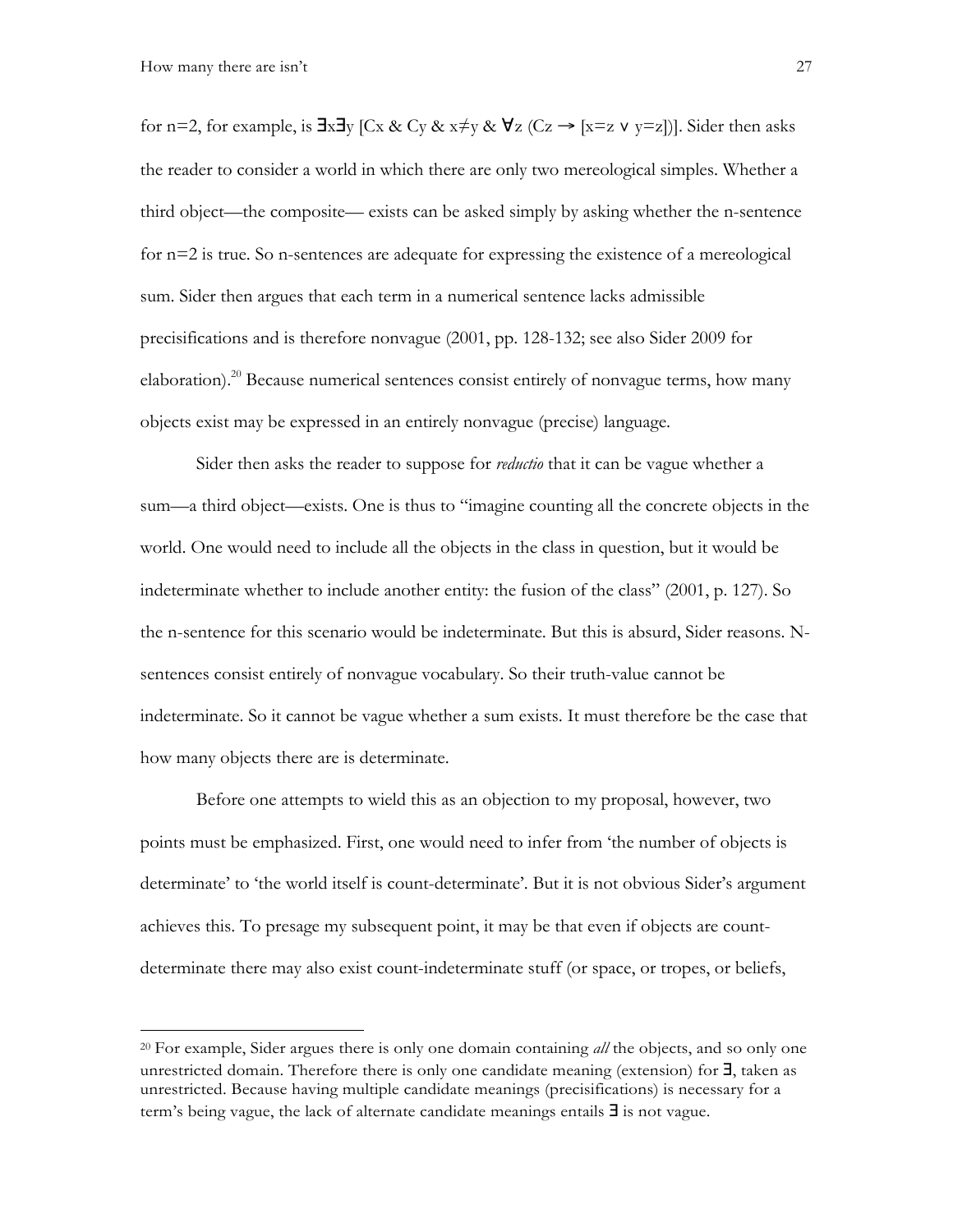etc.), rendering the world count-indeterminate despite containing a domain of countdeterminate objects. Second, it should be kept in mind that I am not defending vague or indeterminate existence; I am not claiming that something "sort of is and sort of isn't", as Lewis puts it in the context of his formulation of the argument from vagueness (1986, p. 212). Rather, I am arguing that *determinate* existence is compatible with count-indeterminacybecause, for example, stuff-all-the-way-down can determinately exist whilst being countindeterminate.

With this in mind consider again the argument from vagueness—in particular Sider's formulation, which I'll call "the n-sentence argument"—in a world containing stuff-all-theway-down (or any other entity I've argued to be count-indeterminate). Next consider two variants. Let w1 be a world in which there is stuff-all-the-way-down but no mereological simples or composites in addition. Let w2 be a world in which there is stuff-all-the-waydown but which also contains mereological simples (and, perhaps, composites of simples, though this makes no difference.)

Now, in w1 or w2 or both, either a numerical sentence would be precise or it wouldn't be. First suppose an n-sentence is precise in w1 (i.e., a world containing stuff-allthe-way-down but no mereological simples.) Would the precision of the n-sentence entail that stuff-all-the-way-down would be count-determinate after all? I see no reason to suppose it would. As argued above, terms such as 'matter' and 'that matter' lack precisifications because there is nothing more precise that could be meant by them in a stuff-all-the-waydown world. Lacking precisifications such terms wouldn't be vague. But as also argued earlier this is perfectly compatible with matter being count-indeterminate. Recall that Barnes and Williams make a similar point. We can make words as precise as we like, they argue, but if the world itself is in some way indeterminate nothing we can do on the language end can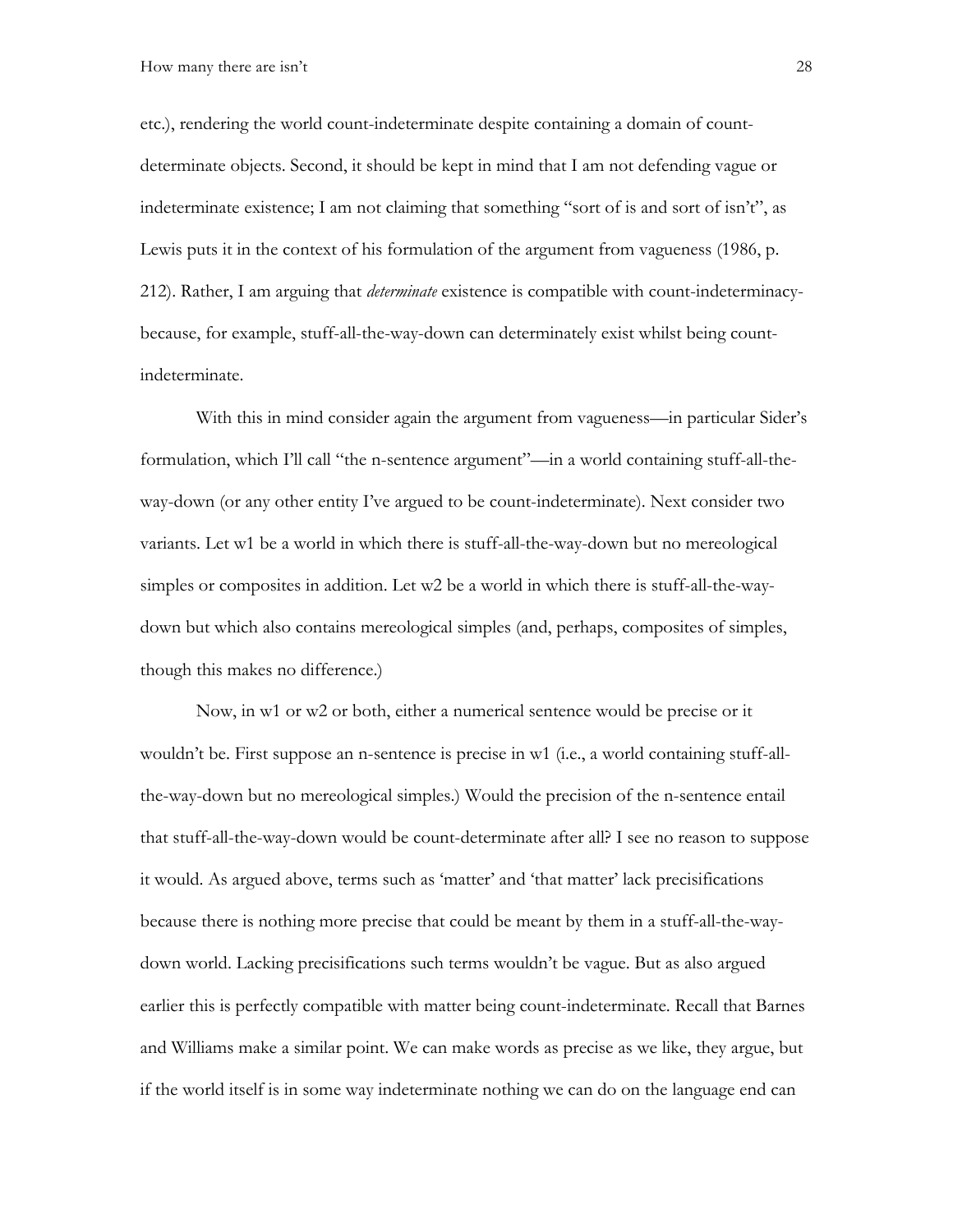change that; in slogan form, linguistic precision cannot overcome worldly indeterminacy (Barnes 2010a, p. 960, following Williams 2008, p. 779). So the precision of the n-sentence at w1 would not entail the count-determinacy of w1.

Nor would it in w2. Suppose the n-sentence's terms are precise because they pick out discrete mereological simples. Even if this would entail that the number of material objects is determinate, as Lewis and Sider contend, the world itself wouldn't be count-determinate because there would also be count-indeterminate stuff in addition. So in neither case is the n-sentence's precision a counter to count-indeterminacy as understood in this paper.

So suppose instead that an n-sentence wouldn't be precise in w1 due to the nature of a stuff-all-the-way-down world. But then even if it were valid the n-sentence argument wouldn't be sound: if a stuff-all-the-way down world is the sort of world which would preclude an n-sentence from being precise, then the premise(s) asserting that an n-sentence consists entirely of precise terms would be false (in w1). So even if count-determinacy would follow from an n-sentence being precise (contra my argument above), the imprecision of an n-sentence in a stuff-all-the-down would fail to undermine worldly count-indeterminacy. Clearly the same goes, *mutatis mutandis*, for w2.

So count-indeterminacy is not threatened by the argument from vagueness in general nor the n-sentence argument in particular. Even if the number of mereological simples or composites must be determinate it simply does not follow that worldly count-indeterminacy cannot also obtain. Determinate existence is indeed compatible with count-indeterminacy.

#### **6.2. Concreteness**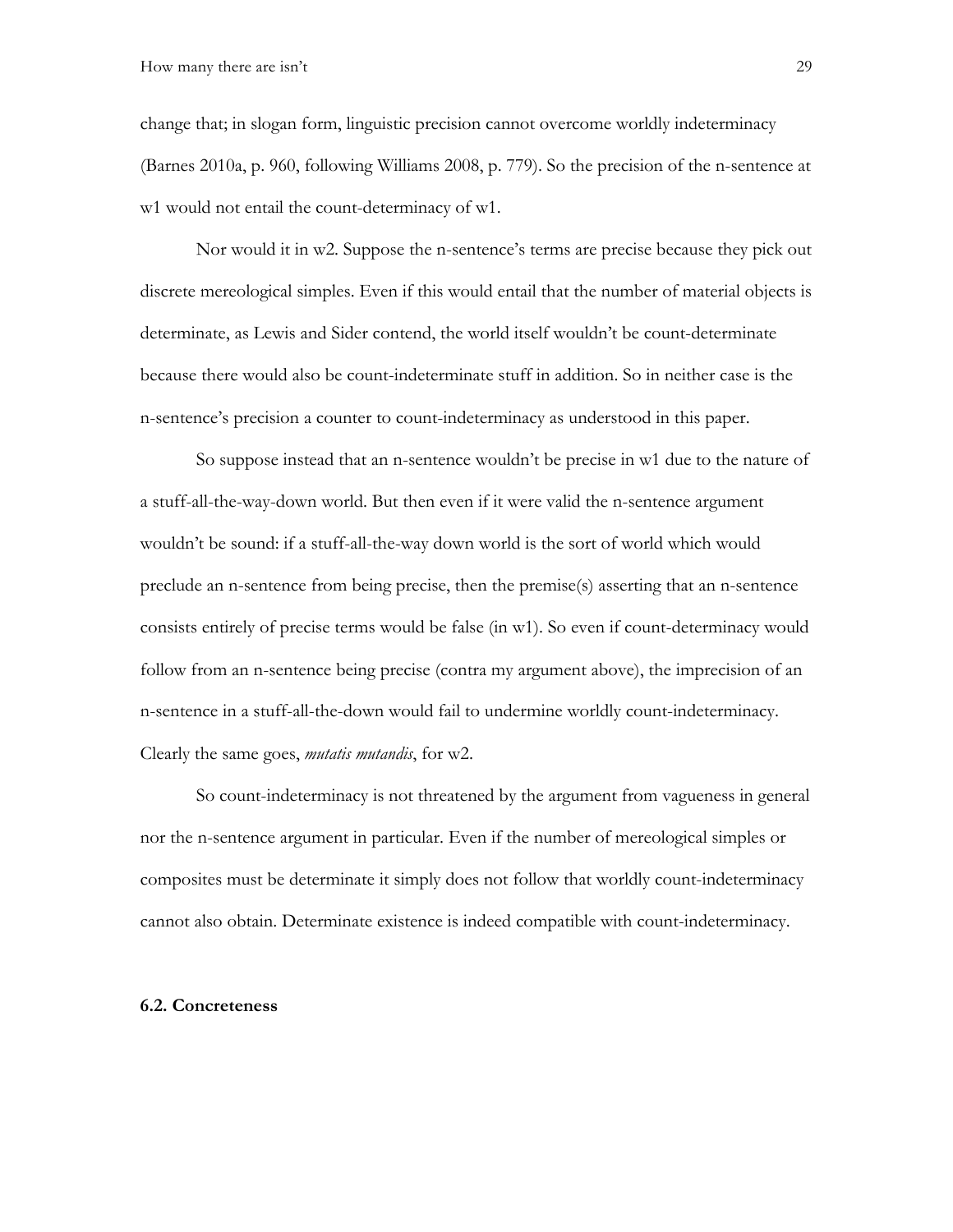Earlier I claimed count-indeterminacy pertains to concrete rather than abstract entities. Yet one might doubt that some of the entities I've argued to be count-indeterminate are in fact concrete.<sup>21</sup> But this is a mistake.

Although the criteria for being concrete are contested, there is certainly a consensus on the candidate criteria. And by most if not all such measures the entities I hold to be count-indeterminate are concrete. For example, many think having spatiotemporal location is sufficient for being concrete. Stuff is certainly spatiotemporally located. Events and actions are also spatiotemporally located, as are tropes (particularized properties). And if spatial regions do not themselves *have* spatial location they *are* spatial locations, and that should suffice.

There is a natural objection here, though. For one might think a criterion for being non-concrete is being known via abstraction. So one might object to my claim that tropes particularized properties—are concrete because a), they are known via abstraction, and b), properties (and relations) are paradigmatically abstract entities, where being abstract and being concrete are mutually exclusive. But this trades on an equivocation between distinct senses of 'abstract'. Although tropes—particularized properties—are sometimes described as "abstract particulars" (Campbell 1981), this terminology, however entrenched, is misleading. For the sense of 'abstract' Campbell employs is akin to 'extract'; i.e., something that is drawn out of something else for selective attention (this is, indeed, the etymology of 'abstract'). For instance Campbell talks of selectively attending to something's redness but not its roundness. But 'abstract' in this sense does not contrast with 'concrete' any more than 'extract' does. Moreover, this sense of 'abstract' is distinct from the (more traditional) idea of abstraction as successive generalizations. Paying attention only to the redness of an object while ignoring

<sup>21</sup> Note too that Sider restricts n-sentences to *concreta* to rule out entities, such as numbers, that are infinite and would therefore render an n-sentence determinately false rather than indeterminate.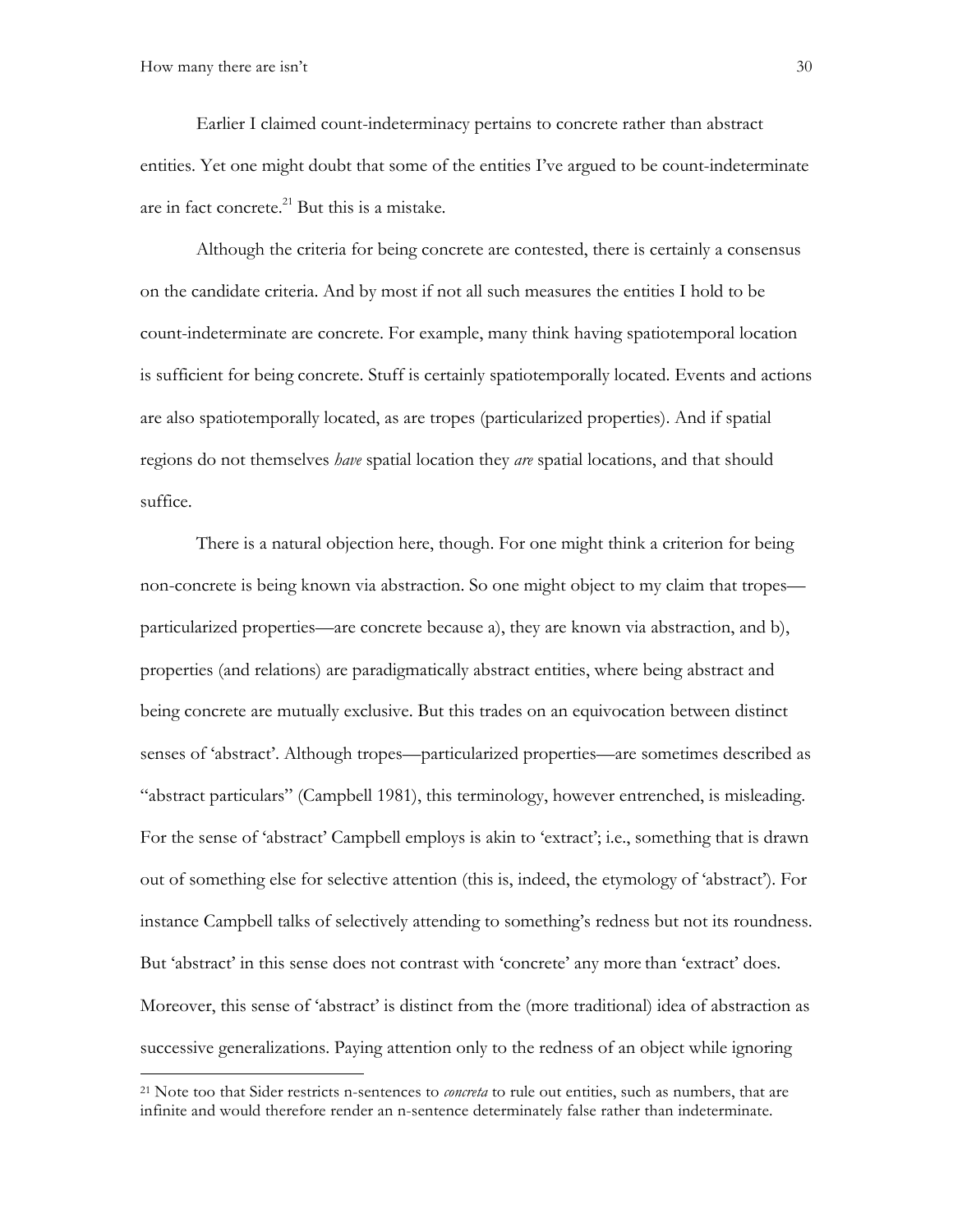its roundness is not the same process as generalizing from cats to mammals to animals to vertebrates. If knowing universals or kinds via successive generalization makes them abstract, fine. But tropes—which are known by selectively ignoring contiguous features of their spatiotemporal environment—are concrete (cf. Goldwater 2015, p. 370).

Another candidate criterion for concreteness is causal potency; hence the traditional nominalist claim that abstract universals would be unknowable. But it is also orthodox to take events or states of affairs as the *relata* of causal relations. Which would make them concrete. And obviously stuff or matter can stand in causal relations, in which case stuff is concrete. I also assume beliefs and intentions have a causal role in actions, which are themselves causally potent. The same even goes for property-instantiations; surely instances of mass and charge are causally potent and so are concrete properties. So by any reasonable measure most if not all of the entities I argue to be count-indeterminate satisfy the criteria for being concrete rather than abstract.

# **7. Conclusion**

The orthodox view of metaphysical indeterminacy is that there isn't any. Wherever indeterminacy appears, according to the traditional view, it is due to epistemic or semantic limitations such as our finite faculties or imprecise predicates. Yet as noted, in recent years there has been pushback: for example Barnes, Williams, and Wilson have defended various forms of metaphysical indeterminacy. In this paper I have argued for another kind of metaphysical indeterminacy: count-indeterminacy. Yet I have done so without invoking vague or indeterminate existence. My arguments therefore suggest that count-indeterminacy may be a basic feature of how things *are*.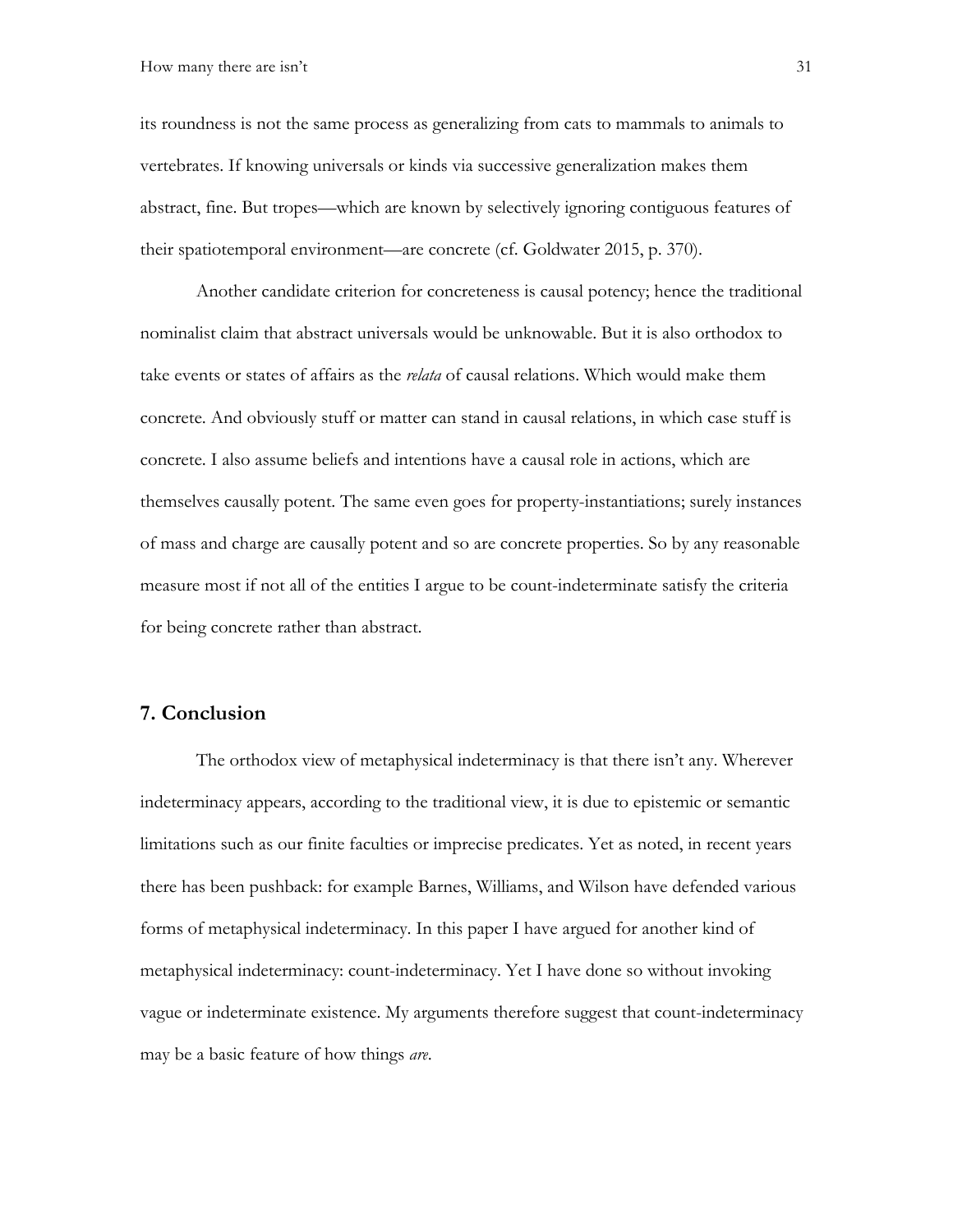In closing an interesting upshot is worth recalling. Many see the task of metaphysics as producing an ontology- a list or inventory of what exists. A natural concomitant is to think the list has determinate cardinality (cf. Schaffer 2009, p. 349-50 n2, Van Inwagen 2009; 2002). My arguments in this paper suggest this need not be the case, as count-indeterminacy entails the possibility of an ontology lacking determinate cardinality. So even if (first-order) metaphysical views tend to be independent of meta-metaphysical views, the metaphysics of count-indeterminacy may imply a revision to the meta-metaphysical view of metaphysics as aiming to articulate a numbered list of what there is.

## **References**

- Aristotle, Nicomachean Ethics. Translated by W.D. Ross. See
	- http://classics.mit.edu/Aristotle/nicomachaen.html
- Barnes, E. (2010a). Arguments against metaphysical indeterminacy and vagueness. *Philosophy Compass* 5/11: 953-964.
- —— (2010b). Ontic vagueness: a guide for the perplexed. *Nous* 44 (4): 601–627.
- —— (2013). Metaphysically indeterminate existence. *Philosophical Studies* 166: 495–510.
- —— (2014). Fundamental indeterminacy. *Analytic Philosophy* 55 (4): 339–362.
- Barnes, E. and Williams, J.R.G. (2011). A theory of metaphysical indeterminacy. In K. Bennett & D. Zimmerman (eds.), *Oxford Studies in Metaphysics*, Volume 6, Oxford University Press: 103–148.
- Campbell, K. (1981). The metaphysic of abstract particulars. *Midwest Studies in Philosophy* 6 (1): 477–488.
- Dummett, M. (1975). Wang's paradox. In Keefe R, Smith P (eds.) *Vagueness. A Reader*. MIT Press. Cambridge/London: 99–118.
- Eklund, M. (2011). Being metaphysically unsettled: Barnes and Williams on metaphysical indeterminacy and vagueness. In K. Bennett & D. Zimmerman (eds.), *Oxford Studies in Metaphysics*, Volume 6, Oxford University Press: 149–172.
- —— (2013). Metaphysical vagueness and metaphysical indeterminacy. *Metaphysica* 14: 165– 179.
- Evans, G: (1978). Can there be vague objects?. *Analysis* 38: 208.
- Frege, G. (1884/1960): *The Foundations of Arithmetic*, 2<sup>nd</sup> edition. Translated by J.L. Austin. Harper and Row: New York, 1960
- Goldwater, J. (2015). No composition, no problem: Ordinary objects as arrangements. *Philosophia*, 43 (2): 367–379.
- —— (2017). "Existence and strong uncountability". *Acta Analytica*, 32 (3): 321–331.
- Horgan, T. and Potrc, M. (2000): "Blobjectivism and indirect correspondence", *Facta Philosophica* 2: 248–270.